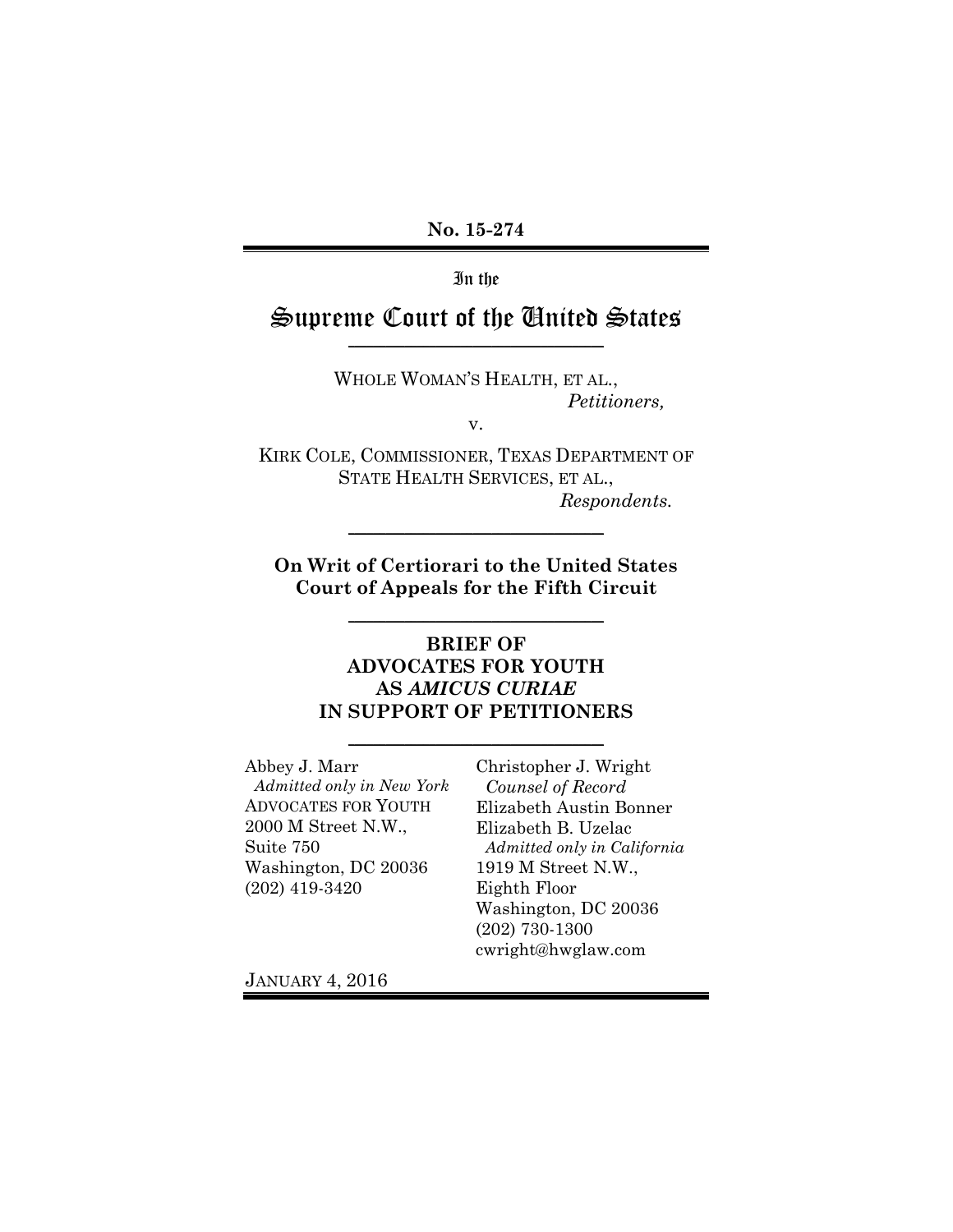# **TABLE OF CONTENTS**

| Page                                                                                                                                                                              |
|-----------------------------------------------------------------------------------------------------------------------------------------------------------------------------------|
|                                                                                                                                                                                   |
| INTEREST OF AMICUS CURIAE  1                                                                                                                                                      |
| INTRODUCTION AND SUMMARY OF THE                                                                                                                                                   |
|                                                                                                                                                                                   |
| A WIDE RANGE OF FACTORS INFORMS<br>L.<br>WHETHER A LEGAL RESTRICTION POSES<br>A "SUBSTANTIAL OBSTACLE" FOR<br>WOMEN WHO SEEK ACCESS TO                                            |
| <b>WOMEN NEED MEANINGFUL</b><br>$\Pi$ .<br>REPRODUCTIVE CHOICE TO DETERMINE<br>THEIR OWN ROLES IN THE WORLD AND<br>"PARTICIPATE EQUALLY IN THE<br>ECONOMIC AND SOCIAL LIFE OF THE |
| III.<br>REGULATIONS THAT DEMEAN OR<br>CONTROL A WOMAN'S ABORTION<br>CHOICES UNCONSTITUTIONALLY<br>UNDERMINE HER DIGNITY AND                                                       |
|                                                                                                                                                                                   |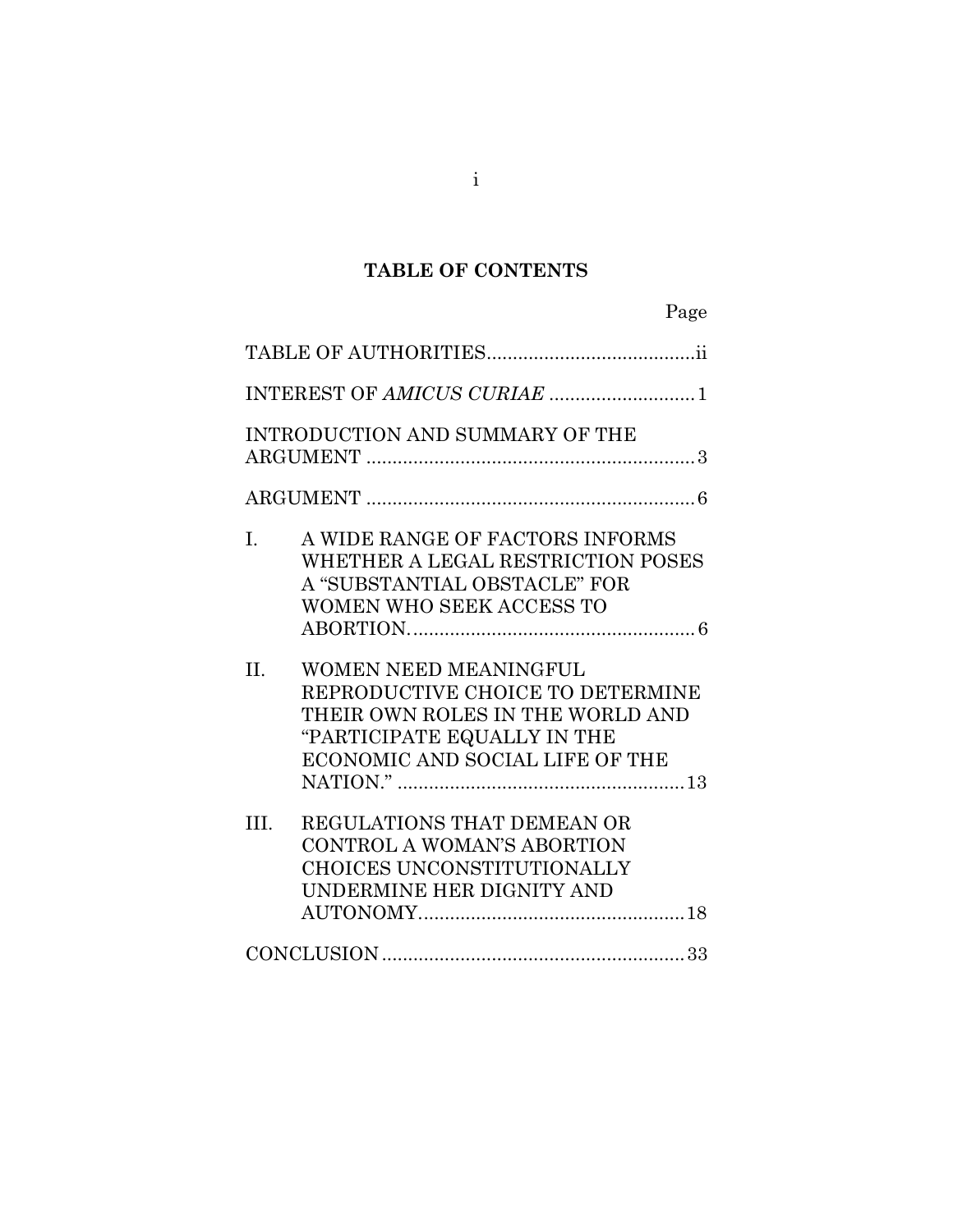# **TABLE OF AUTHORITIES**

**Cases** Page(s)

| Planned Parenthood v. Casey, |  |
|------------------------------|--|
| <i>Gonzales v. Carhart,</i>  |  |
| Eisenstadt v. Baird,         |  |
| Obergefell v. Hodges,        |  |
| Lawrence v. Texas,           |  |

# **Other References**

| Anita L. Allen, <i>The Proposed Equal Protection Fix for</i><br>Abortion: Reflections on Citizenship, Gender, and |
|-------------------------------------------------------------------------------------------------------------------|
| <i>the Constitution.</i>                                                                                          |
|                                                                                                                   |
| Fact Sheet: Induced Abortion in the United States,                                                                |
| Guttmacher Institute (July 2014),                                                                                 |
| http://www.guttmacher.org/pubs/                                                                                   |
|                                                                                                                   |
| Fact Sheet: Unintended Pregnancy in the United                                                                    |
| <i>States</i> , Guttmacher Institute (July 2015),                                                                 |
| http://www.guttmacher.org/pubs/FB-Unintended-                                                                     |
|                                                                                                                   |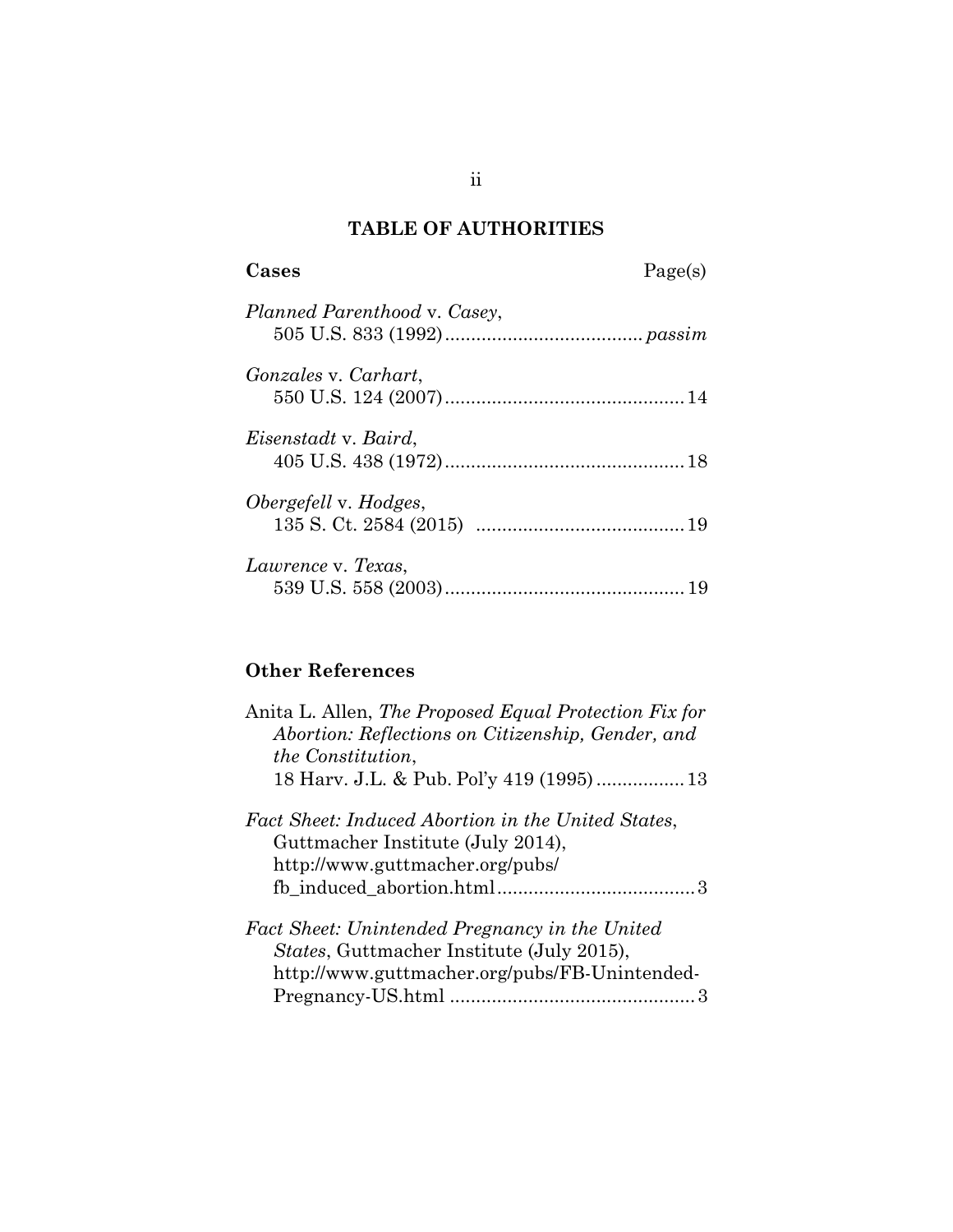| Elizabeth G. Raymond & David A. Grimes, The<br>Comparative Safety of Legal Induced Abortion<br>and Childbirth in the United States,<br>119 Obstetrics & Gynecology 215 (20123                                                   |
|---------------------------------------------------------------------------------------------------------------------------------------------------------------------------------------------------------------------------------|
| Judith Shklar, American Citizenship: The Quest for                                                                                                                                                                              |
| Laura F. Harris et al., Perceived Stress and<br><b>Emotional Social Support Among Women Who</b><br>Are Denied or Receive Abortions in the United<br>States: A Prospective Cohort Study,<br>BMC Women's Health, June 19, 2014 19 |
| Lawrence B. Finer et al., Reasons U.S. Women Have<br>Abortions: Quantitative and Qualitative<br>Perspectives,<br>37 Persp. on Sexual & Reprod.                                                                                  |
| M.A. Biggs et al., Does Abortion Reduce Self Esteem<br>and Life Satisfaction?,<br>23 Quality Life Res. 2505 (2014)  19                                                                                                          |
| Rachel K. Jones et al., More Than Poverty:<br>Disruptive Events Among Women Having<br>Abortions In The USA,<br>39 J. Family Planning & Reprod. Health                                                                           |
| <b>State Facts About Abortion: Texas,</b><br>Guttmacher Institute,<br>http://www.guttmacher.org/pubs/sfaa/texas.html                                                                                                            |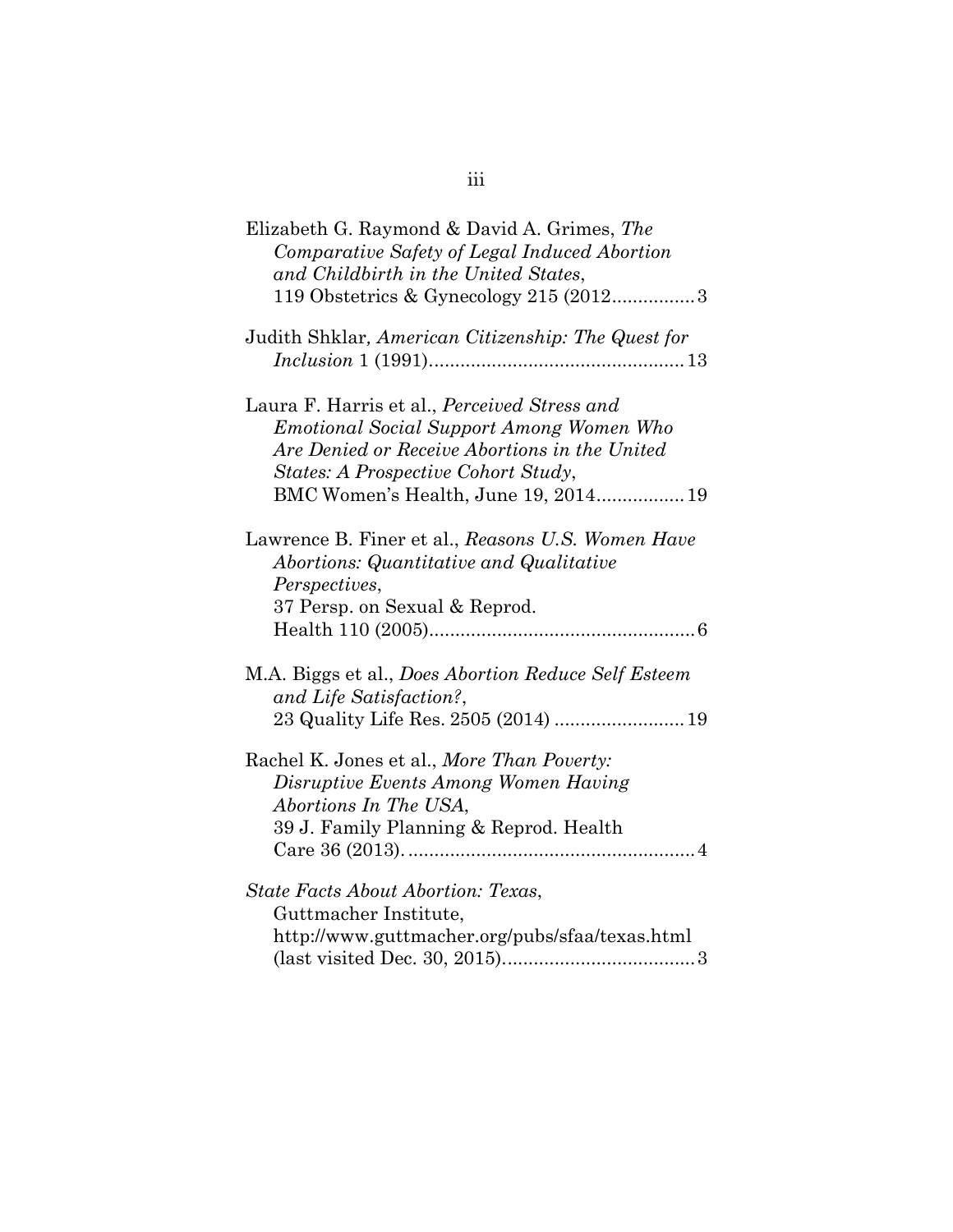Ushma D. Upadhyay et al., *Incidence of Emergency Department Visits and Complications After Abortion*, 125 Obstetrics & Gynecology 175 (2015) .............. 3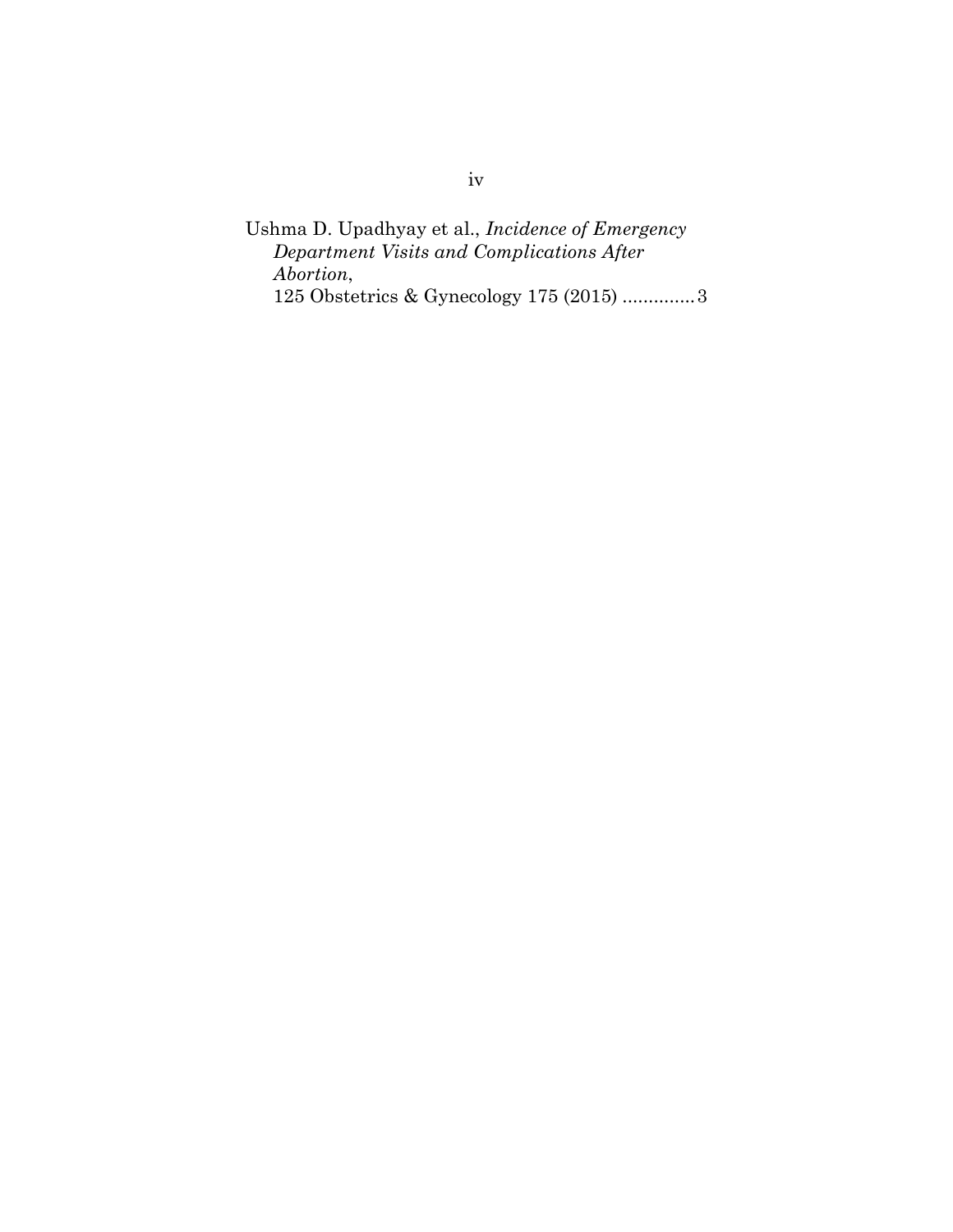In the

#### Supreme Court of the United States \_\_\_\_\_\_\_\_\_\_\_\_\_\_\_\_\_\_\_\_\_\_\_\_\_\_\_\_\_\_\_\_\_\_\_\_\_\_\_\_\_

No. 15-274 WHOLE WOMAN'S HEALTH, ET AL., *Petitioners,* 

v.

KIRK COLE, COMMISSIONER, TEXAS DEPARTMENT OF STATE HEALTH SERVICES, ET AL., *Respondents.* 

**On Writ of Certiorari to the United States Court of Appeals for the Fifth Circuit** 

\_\_\_\_\_\_\_\_\_\_\_\_\_\_\_\_\_\_\_\_\_\_\_\_\_\_\_\_\_\_\_\_\_\_\_\_\_\_\_\_\_

 $\mathcal{L}_\mathcal{L}$  , where  $\mathcal{L}_\mathcal{L}$  is the set of the set of the set of the set of the set of the set of the set of the set of the set of the set of the set of the set of the set of the set of the set of the set of the

## **BRIEF OF ADVOCATES FOR YOUTH AS** *AMICUS CURIAE*  **IN SUPPORT OF PETITIONERS**

## $\overline{\phantom{a}}$  , and the set of the set of the set of the set of the set of the set of the set of the set of the set of the set of the set of the set of the set of the set of the set of the set of the set of the set of the s **INTEREST OF** *AMICUS CURIAE*<sup>1</sup>

 Advocates for Youth ("Advocates") is a nonprofit organization that helps young people make informed

 $\overline{a}$ 

<sup>1</sup> Pursuant to Sup. Ct. R. 37.3(a), amicus certifies that both parties have consented to the filing of this brief. Pursuant to Sup. Ct. R. 37.6, amicus certifies that no counsel for any party authored this brief in whole or in part, no party or party's counsel made a monetary contribution to fund its preparation or submission, and no person other than amicus or its counsel made such a monetary contribution.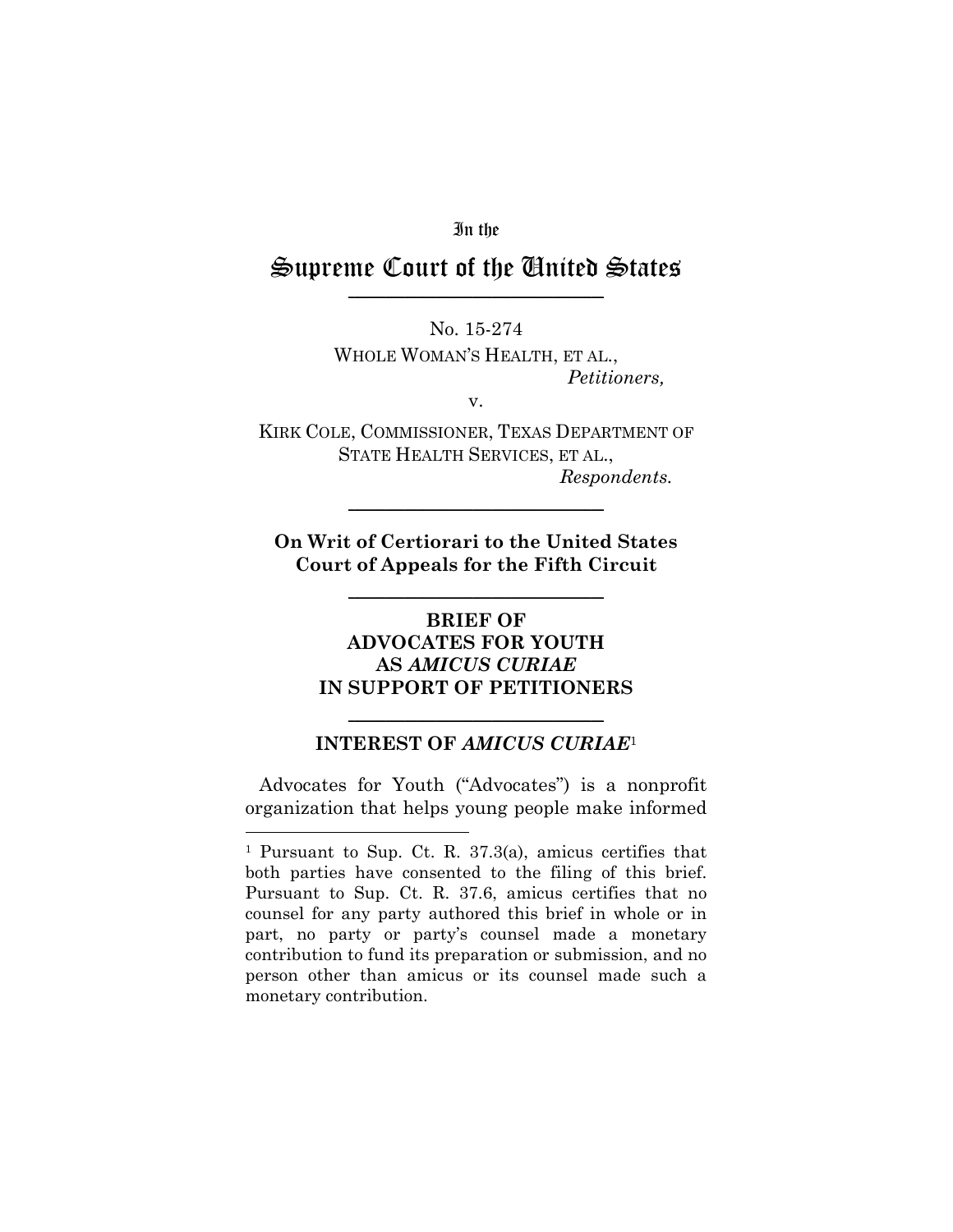and responsible decisions about their reproductive and sexual health. For more than three decades, Advocates has partnered with youth leaders, adult allies, and youth-serving organizations to advocate for effective adolescent reproductive and sexual health programs and policies. Advocates helps develop programs that recognize young people's rights to honest sexual health information; accessible, confidential, and affordable sexual health services; and the resources and opportunities necessary to create sexual health equity for all youth.

 In 2011, Advocates initiated the "1 in 3 Campaign" to encourage women who have had abortions to publicly share their stories. Over the last three years, more than 900 women have shared their personal experiences with abortion through the campaign. In the process, these women have opened up a rich personal conversation about abortion in our society. Their stories reveal the varied nature of women's real-life experiences and the factors that inform their decisions. Advocates files this brief, which includes excerpts of some of these stories, to help illuminate the facts of the lives of real women and contextualize the critical role of access to abortion.2

 $\overline{a}$ 

<sup>2</sup> Counsel for amicus curiae acknowledge attorney Jill E. Adams and the Center on Reproductive Rights and Justice at U.C. Berkeley School of Law for vital insights shared in the preparation of this brief.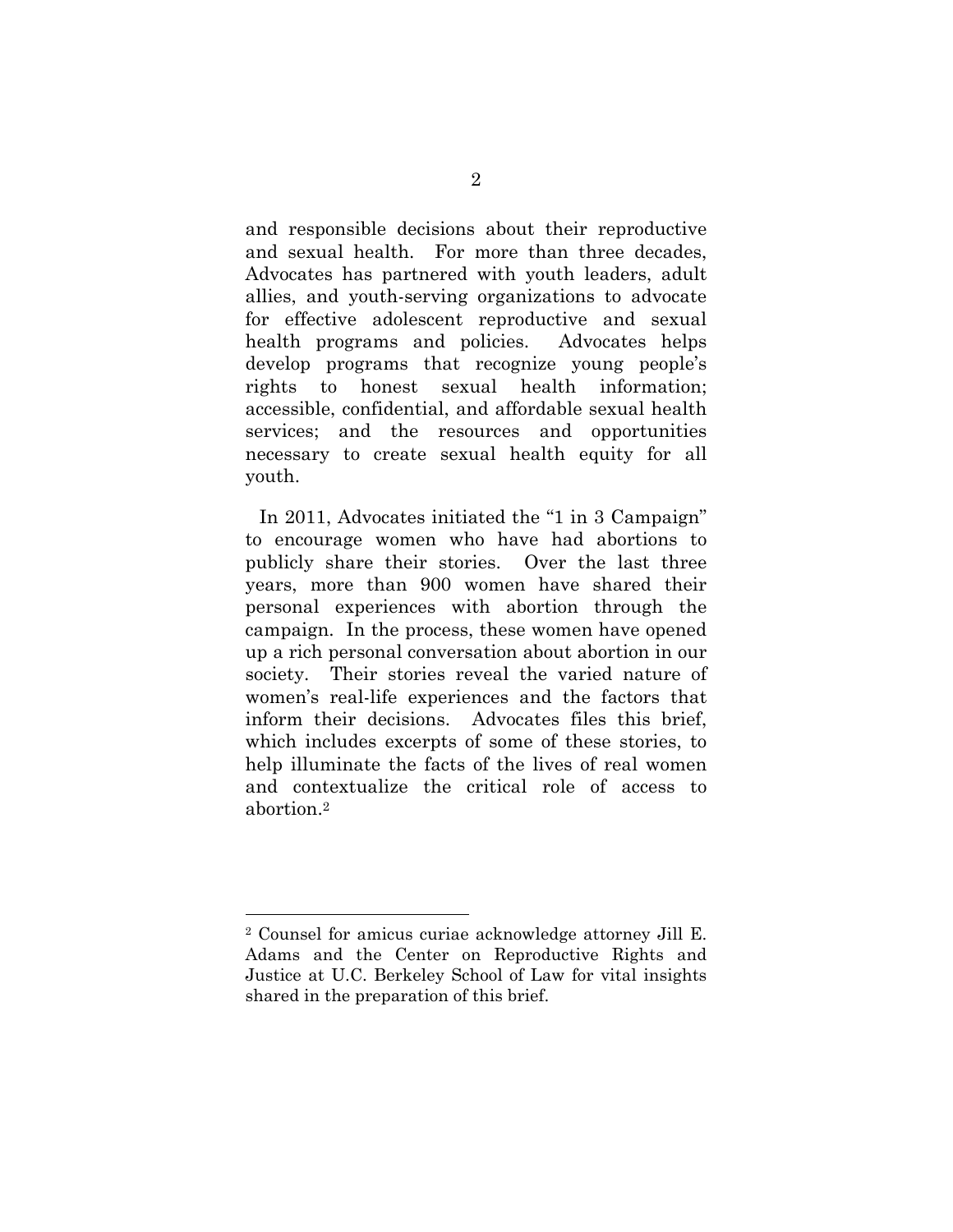#### **INTRODUCTION AND SUMMARY OF THE ARGUMENT**

Abortion is common, routine, and safe. At current rates, approximately one in three American women will have had an abortion by the time she reaches age 45.3 Complications and abortion-related hospital admissions are rare.4

 The women who choose to have abortions are a diverse cross-section of the U.S. population. They are married and unmarried, religious and not, and represent every part of the socio-economic spectrum.5 No racial or ethnic group makes up a majority of women who have abortions, and more than half of them have one or more children.6

 $\overline{a}$ 

<sup>5</sup> *See State Facts About Abortion: Texas*, Guttmacher Institute, http://www.guttmacher.org/pubs/sfaa/texas. html (last visited Dec. 30, 2015).

<sup>6</sup> *See Fact Sheet: Induced Abortion in the United States*, Guttmacher Institute (July 2014), http://www.guttmacher.org/pubs/fb\_induced\_abortion.htm l; *Fact Sheet: Unintended Pregnancy in the United States*, Guttmacher Institute (July 2015), http://

<sup>3</sup> *State Facts About Abortion: Texas*, Guttmacher Institute, http://www.guttmacher.org/pubs/sfaa/texas. html (last visited Dec. 30, 2015).

<sup>4</sup> *See* Elizabeth G. Raymond & David A. Grimes, *The Comparative Safety of Legal Induced Abortion and Childbirth in the United States*, 119 Obstetrics & Gynecology 215, 216 (2012); Ushma D. Upadhyay et al., *Incidence of Emergency Department Visits and Complications After Abortion*, 125 Obstetrics & Gynecology 175, 181-82 (2015).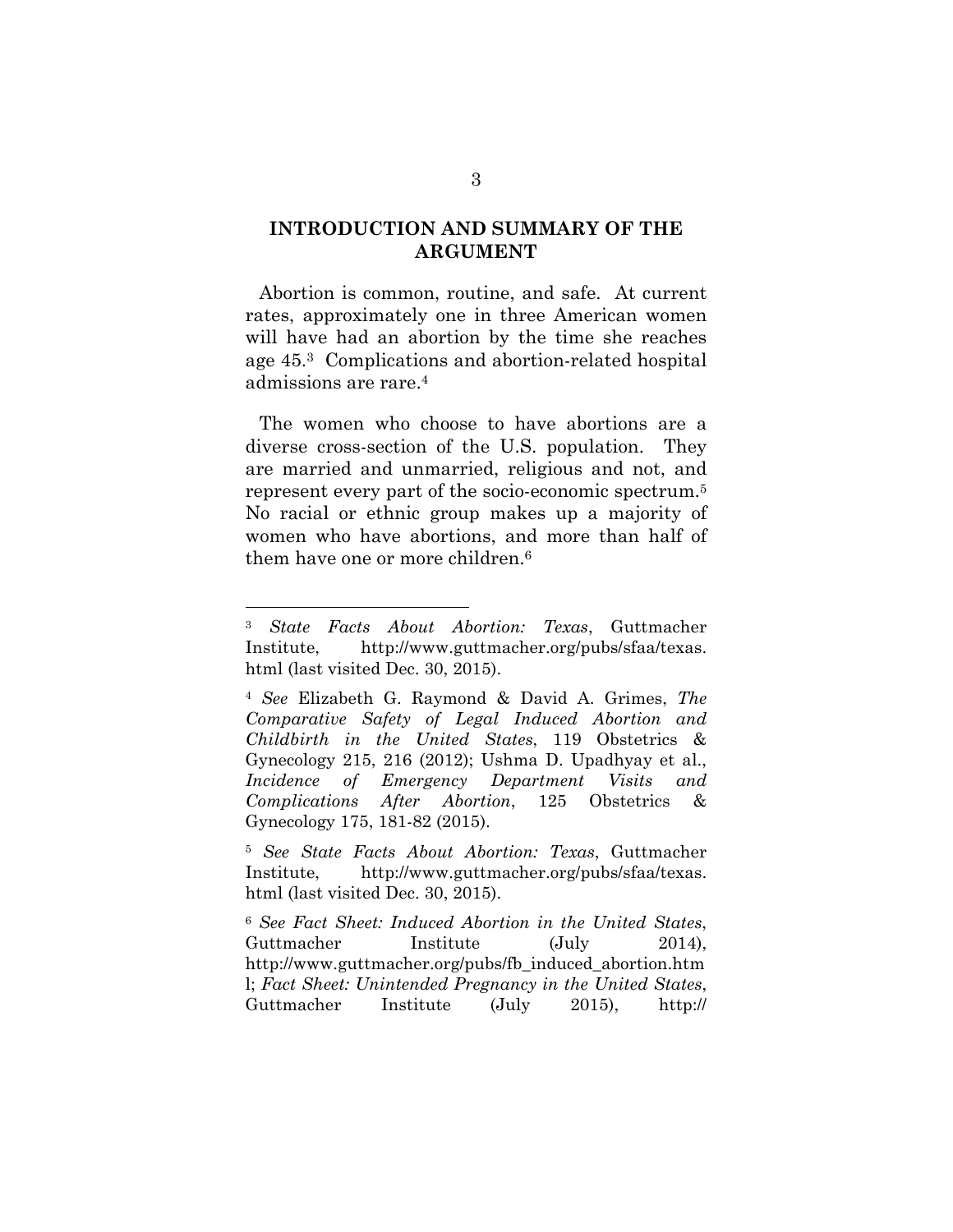Consistent with their varied circumstances, women who choose abortion do so for highly individualized reasons in the midst of complex circumstances.7 Their decision-making processes are not readily generalizable. After all, a woman's decision to end a pregnancy is specific to *her*—her goals, her challenges, her relationships, her responsibilities, and her understanding of her place in the world. The personal nature of the decision means that women's real-world experiences must be included in the assessment of whether an abortion regulation unduly restricts access to abortion.

 Legal restrictions on abortion must be understood in the context of a wide range of factors that, in combination with those restrictions, result in the kind of "undue burden" that *Casey* proscribes. *Planned Parenthood* v. *Casey*, 505 U.S. 833, 874 (1992) (plurality opinion). Cost, transportation, child care, employment insecurity, and domestic abuse are a few examples. Legal restrictions that exacerbate such obstacles do more than simply raise the degree of difficulty in accessing abortions—they can take meaningful choice on the ultimate decision away from women. Regulations that result in the imposition of lengthy travel for abortion access serve as *de facto* spousal or parental notification requirements, without any safety valve where that

 $\overline{a}$ 

www.guttmacher.org/pubs/FB-Unintended-Pregnancy-US.html.

<sup>7</sup> *See* Rachel K. Jones et al., *More Than Poverty: Disruptive Events Among Women Having Abortions In The USA*, 39 J. Family Planning & Reprod. Health Care 36 (2013).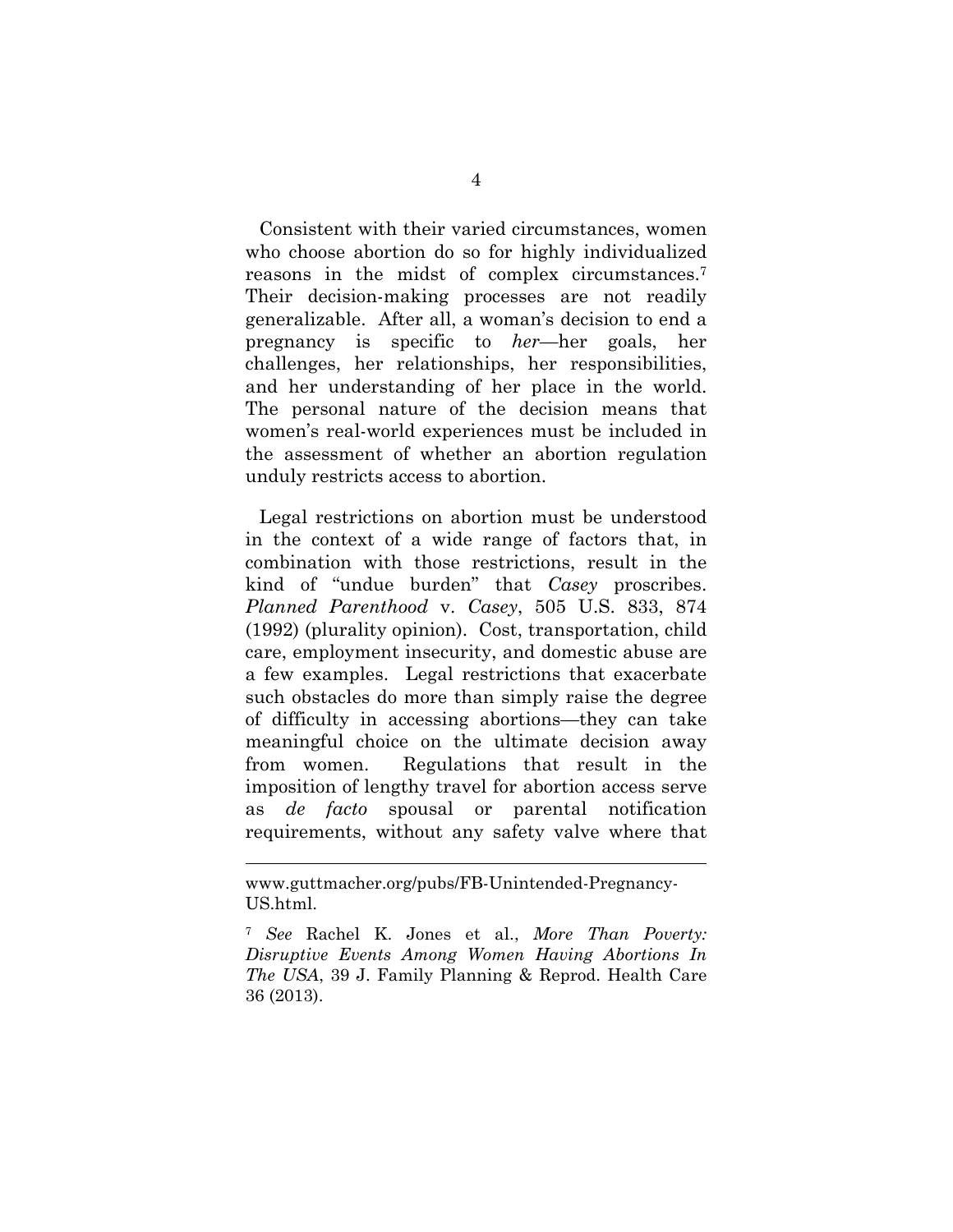might pose a safety risk to the woman seeking care. The more expensive, remote, and lengthy abortion care is as a result of medically unnecessary regulations, the larger the fraction of American women who lack real choice becomes.

 Women know that meaningful reproductive choice, including the decision of whether to seek abortion care, is critical to their ability to participate equally in the economic and social life of the nation. *See id.* at 856. A woman's autonomy to set the course of her life and partake of an equal role in the citizenry is predicated on reproductive choice.

 Each of the varied experiences shared here illustrates how "central to personal dignity and autonomy" the decision to have an abortion can be. *See id.* at 851. Laws that restrict abortion needlessly, without actually promoting health as they purport to do, chip away at that dignity and autonomy.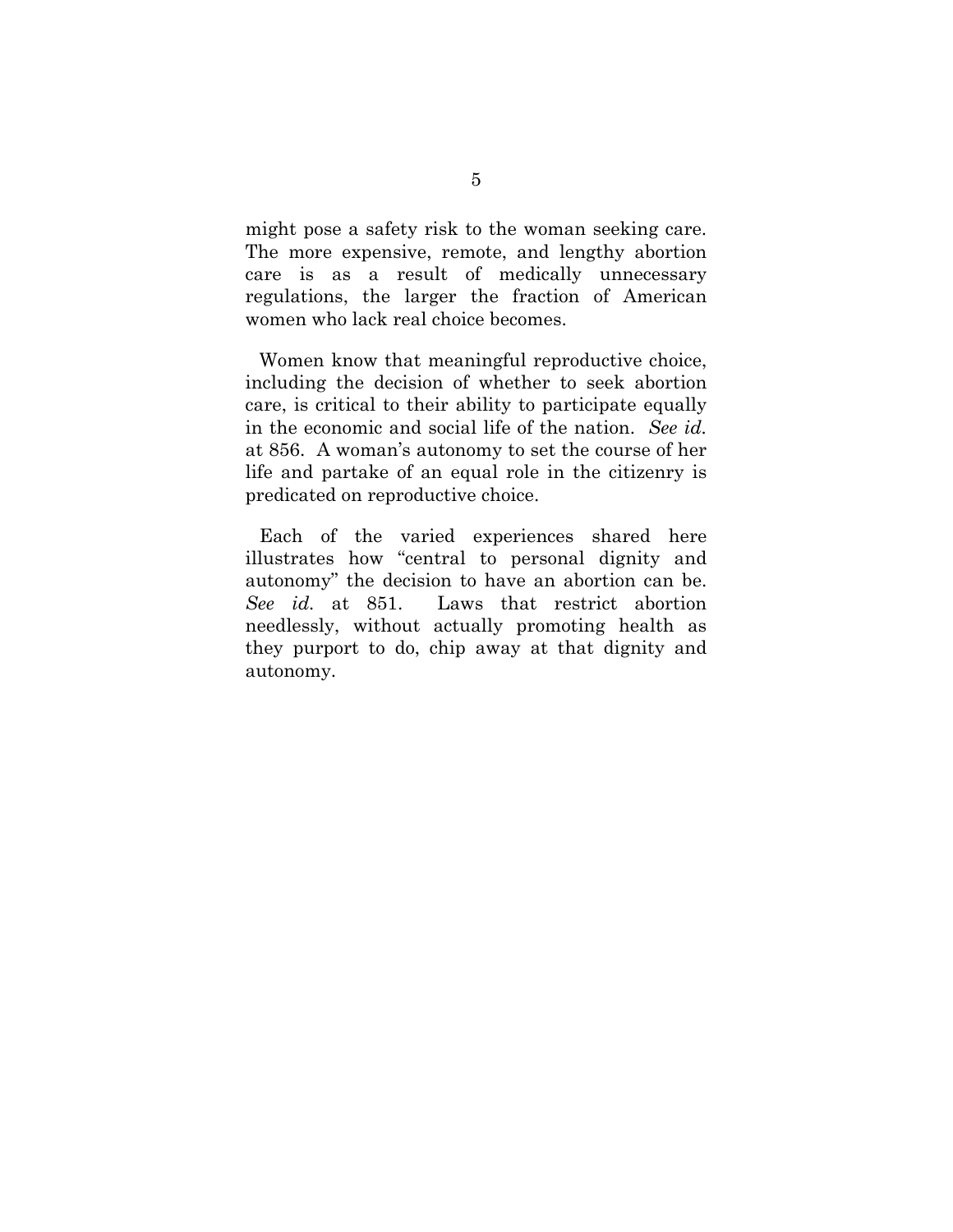#### **ARGUMENT**

## **I. A WIDE RANGE OF FACTORS INFORMS WHETHER A LEGAL RESTRICTION POSES A "SUBSTANTIAL OBSTACLE" FOR WOMEN WHO SEEK ACCESS TO ABORTION.**

 Whether to have an abortion is a deeply personal decision that is informed by the daily experiences and context of a woman's life.8 A law that "imposes an undue burden on a woman's ability to make" that decision violates the constitution. *Casey*, 505 U.S. at 874. "An undue burden exists, and therefore a provision of law is invalid, if its purpose or effect is to place a substantial obstacle in the path of a woman seeking an abortion before the fetus attains viability." *Id.* at 878. Below, women describe how "substantial obstacle[s]," *id.*, arise in seeking abortion care.

*Cost.* The Court has acknowledged that increased cost could constitute a substantial obstacle to seeking an abortion. *Id.* at 901.

**Nicole Perez:** I was 17 at the time and my birthday was a month away when I found out that I was pregnant \* \* \*. My boyfriend was delivering pizza in his first year of college. I was about to graduate high school and start college. We knew [having a child] wasn't possible, but

 $\overline{a}$ 

<sup>8</sup> *See* Lawrence B. Finer et al., *Reasons U.S. Women Have Abortions: Quantitative and Qualitative Perspectives*, 37 Persp. on Sexual & Reprod. Health 110, 117 (2005) ("The decision to have an abortion is typically motivated by diverse, interrelated reasons.").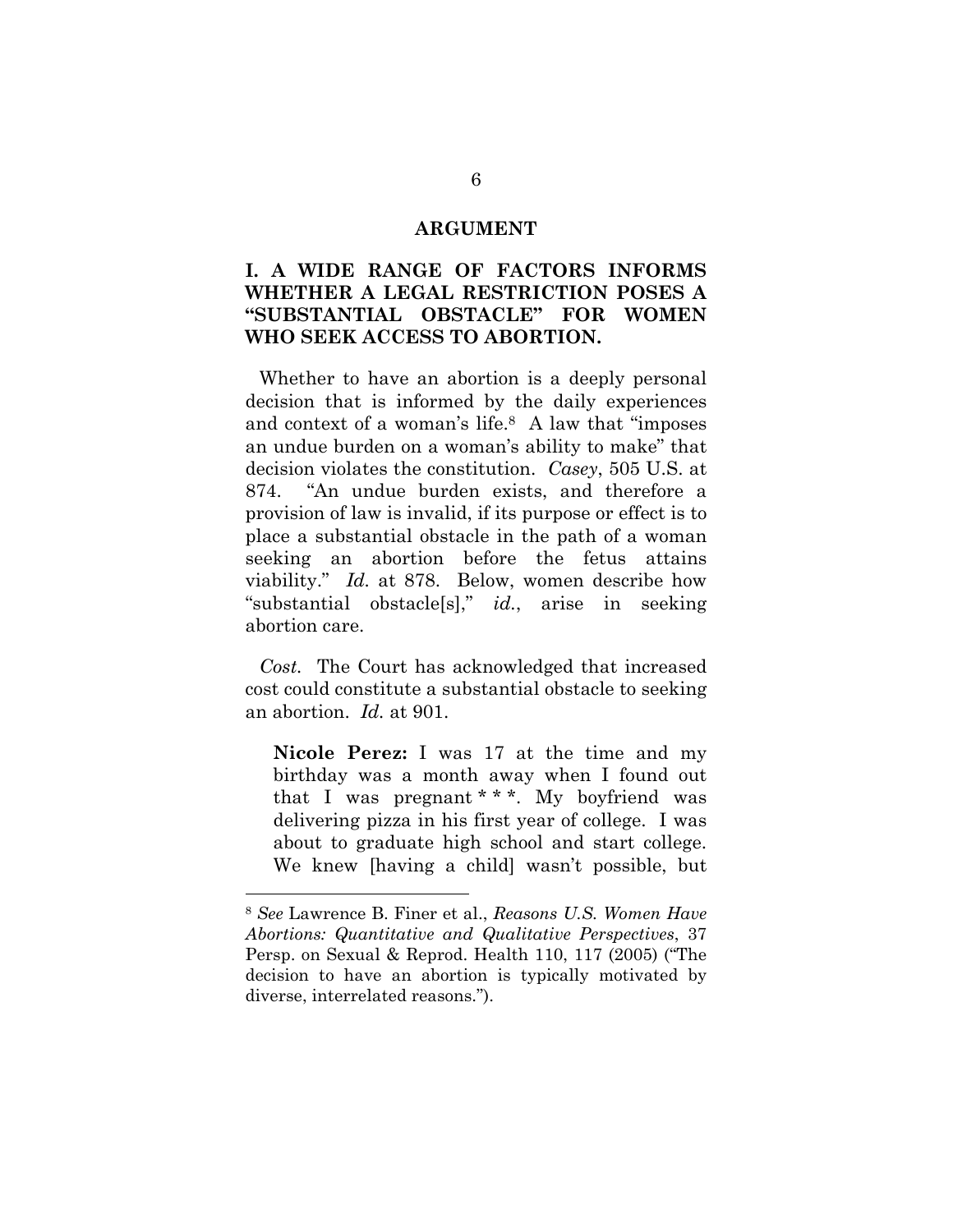that does not mean it was easy \* \* \*. Being that we did not want our parents to know, we could not use our insurance and had to pay for [the abortion] on our own. When we first started calling, we kept hearing \$700-\$1100, which was not in our price range. We needed to get it as soon as possible; I was showing. After a few days we came across a place for \$350. It was the lowest we could find \* \* \*. I am so grateful that abortion is legal in New York City, because if it was not I could not be following my dreams. I know it will be the right time when I'm done with college, and I know that I had to do it because I was not ready.

**Saiya Miller**: When I discovered I was pregnant, the first person I called was my sister, a nurse midwife who lives and practices in California. She helped me navigate my options. \* \* \* At the time, I was 25 years old and my health insurance coverage was still obtained through my father's employer until I turned 26. However, the insurance plan's coverage was very limited in Louisiana and Texas. Therefore, I might risk my insurance being denied, or having huge costs associated, at one of three places: the ultrasound I would obtain in Louisiana or Texas, the possible medical abortion (pills taken rather than surgical procedure) if I was under 7 weeks pregnant, or the [surgical procedure] I would need if I was over 7 weeks pregnant. Then, I factored in travel costs. If I travelled to Shreveport, Louisiana or Houston, Texas, the cost of my gas and/or plane ticket, plus the lodging I would need during my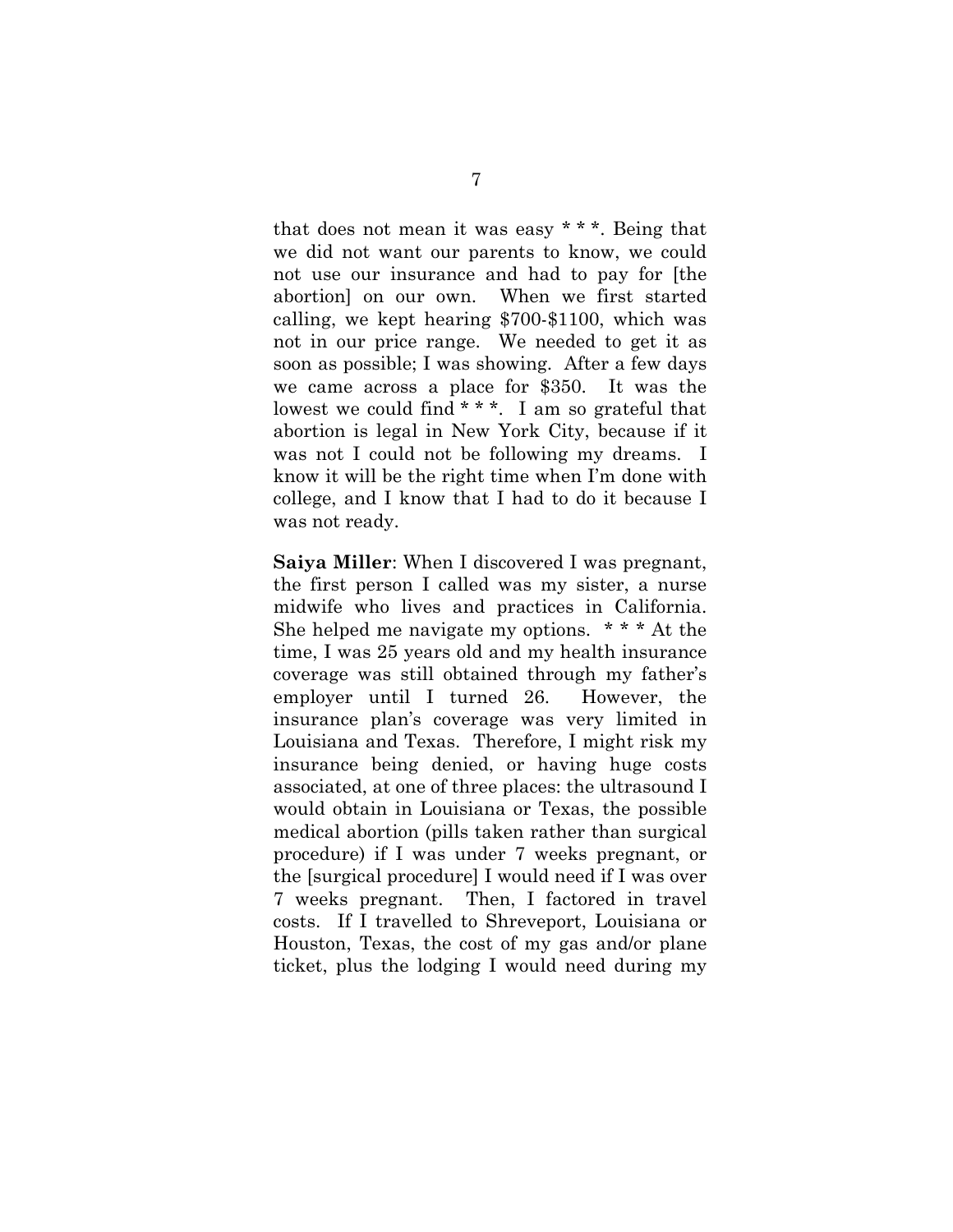abortion and recovery, would have [been] hundreds of dollars.

All these factors led to me making the decision to buy a plane ticket to California, which was pretty much the same cost as a ticket to Houston. I knew my sister could arrange an ultrasound through her practice \* \* \*. My insurance at the time would cover the cost in full through that practice and hospital—a bill that would have been over two thousand dollars if I was not covered. Plus, I could stay with my sister while I recovered. The decision was relatively easy for me to make based on all these things, but I was lucky to have these options available to me.

**Lisa Ginardi:** When I found out I was pregnant, it was late—close to the legal number of weeks [in which you are allowed] to have an abortion in my home state. \* \* \* I was violently ill, too ill to go to work consistently, so I lost my job. It was a brutal ticking time bomb, trying to scrape together enough funds in time to afford the procedure, which now cost even more because it was close to the time limit. [The man involved] ended up pawning his most prized possession to pay for it \* \* \* something that would now be of great value. I've always felt guilty about that. The day I went to the clinic was one day before the legal limit. I recall them telling me that. It was agonizing to feel one day away from what felt like life-changing, imminent doom.

*Logistics.* Restrictions that raise barriers to abortion care, such as those that result in women waiting longer for appointments, traveling farther,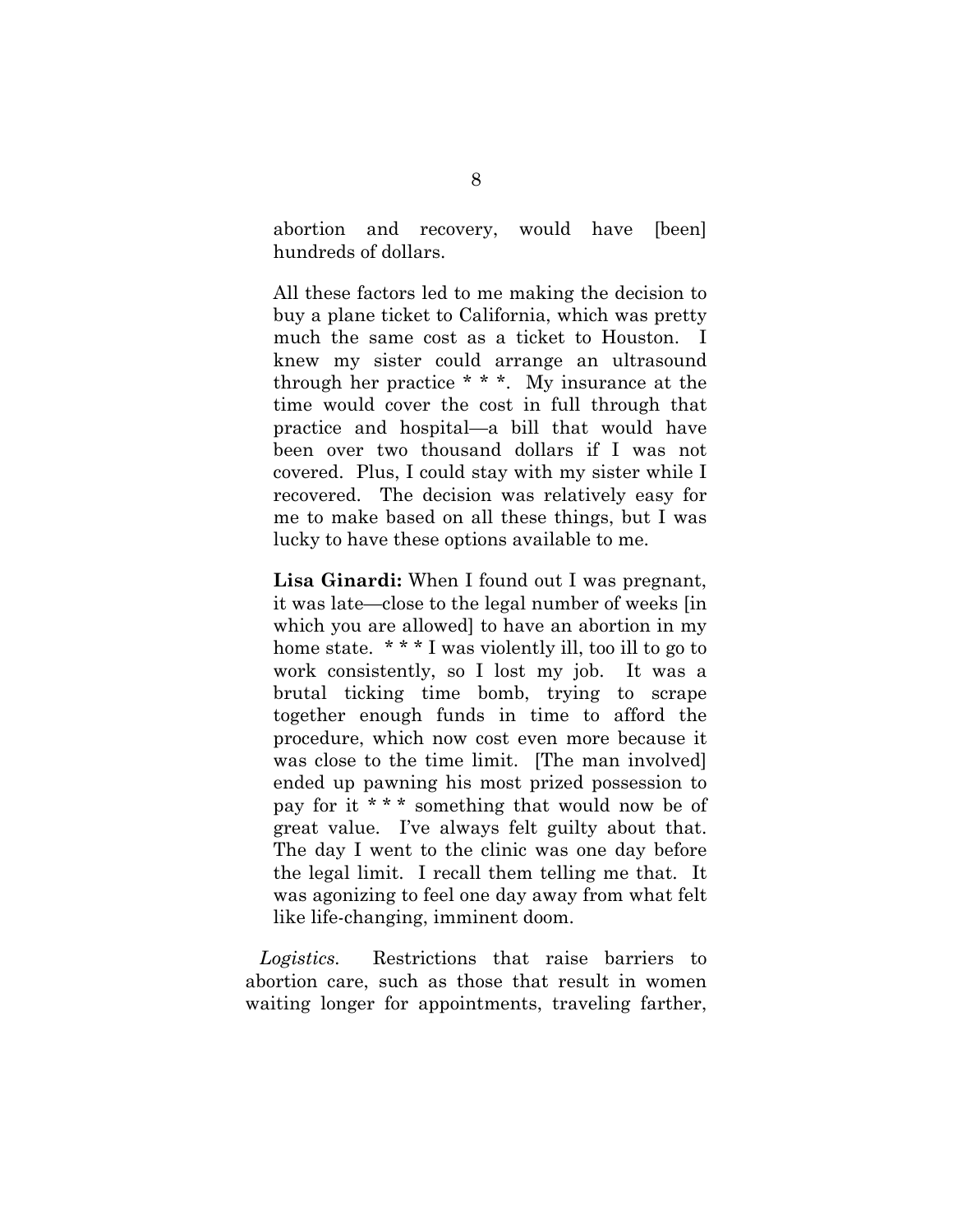and being away from home longer pose "substantial obstacle[s]." *See Casey*, 505 U.S. at 878. Transportation, the demands of child care, and the need to secure time off from work exacerbate the difficulties imposed by such laws. Relatively privileged financial circumstances may be required to overcome these obstacles where care is remote.

**Suzanne Dalton:** I didn't have insurance or a gynecologist, so I knew my cheapest hope [for obtaining birth control] was Planned Parenthood \* \* \*. New restrictions had been approved by the legislature that effectively cut millions in funding for Planned Parenthood, and our Huntsville clinic had no choice but to close its doors. The next nearest clinic that I could go to for birth control was all the way in Houston, over 150 miles roundtrip and an hour away. That's when I made the decision that condoms would just have to be good enough. I could barely afford food, much less gas to and from Houston, plus the costs of the pills. \* \* \* Surprisingly, when I saw the two blue lines [indicating a positive pregnancy test], I was completely calm. I knew what needed to happen. I called the Planned Parenthood in Houston and made an appointment.

**Candice Russell:** I realized I was pregnant again in the spring. Due to a combination of how far along I was and a lack of availability for appointments at clinics in the Dallas–Fort Worth area it was decided that I would travel to California, where my then-partner lived, to undergo my surgical abortion. I realize just how privileged I am to have been able to do this. The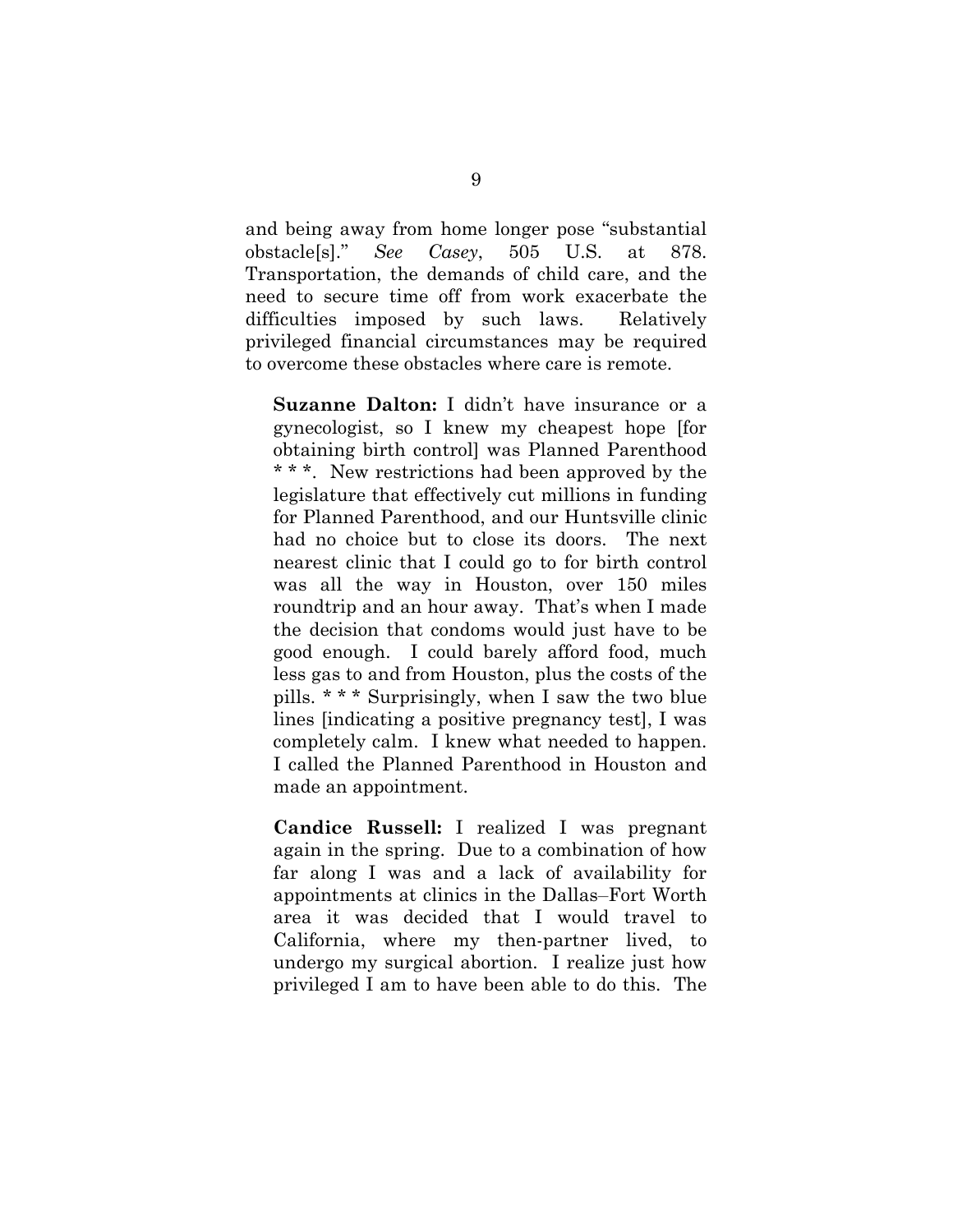places in my state where access is the most hindered are unfortunately also vastly underresourced. People in the Rio Grande Valley for the most part cannot just get on a plane and travel 1500 miles away to have an abortion. I am a very lucky woman to have been able to do what I did.

**Rachel Barnes:** I had been admitted into the hospital for an unrelated condition \* \* \*. They didn't give me my birth control due to their beliefs on such things, so I missed a pill and became pregnant. The OBGYN I was seeing at the time noticed my blood pressure rising (a sign that the pregnancy was endangered), but they declined to do an abortion, and handed me a paper [listing] clinics inside and outside of West Virginia that did the procedure. I was told by my insurance [that] they didn't cover such things and ended up having to put the procedure on my credit card and the travel to get back to Maryland, where [I wouldn't be required] to go to a crisis pregnancy center for biased counseling and wait the waiting time period West Virginia [required]. My husband and I traveled to Hagerstown, Maryland. \* \* \* I got the abortion and felt a great sense of relief afterward. My regular OBGYN treated me oddly after the procedure, so I ended up having to find a new OBGYN and go back to Hagerstown to make sure everything was fine. \* \* \* So all in all: two trips from West Virginia to Maryland, about 1000 dollars with car costs and such, a new OBGYN, and a great sense of relief. But it shouldn't be that way.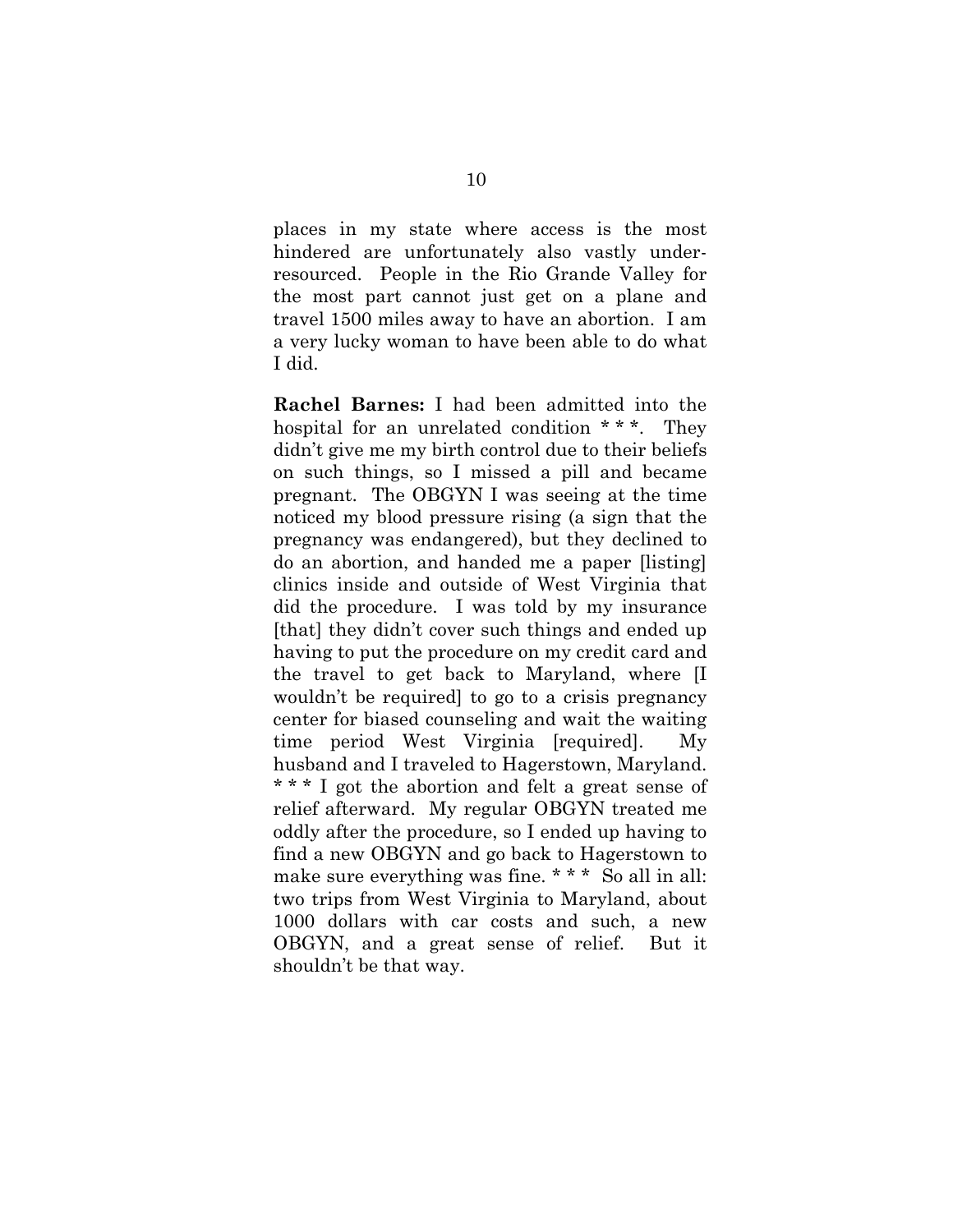*Safety.* This Court has recognized that "women who fear for their safety and the safety of their children" may "be deterred from procuring an abortion" where notifying abusive family members would risk triggering physical and psychological abuse. *Casey*, 505 U.S. at 894. Restrictions on abortion that result in long distances to providers force women who seek abortions to be away from home for longer periods of time. Such absences do not go unnoticed by partners and parents. Restrictions like these thus place an added burden on women in dangerous circumstances: they make it extremely difficult to seek abortion privately. Regulations that force a woman to travel hundreds of miles away for days at a time are *de facto* spousal or parental notification requirements.

**Sondra Day:** I was with a mentally abusive man and I hadn't been using birth control [aside from] the "pull out method." One time he decided he wasn't going to use that method, but instead he faked it. Weeks later when I couldn't stop throwing up, I took a test and two lines showed up. I was panicked and felt trapped. I knew I financially couldn't support a child nor was I in the mental state to. (I had just been diagnosed with Borderline Personality Disorder and PTSD.) When I brought up abortion to him, he and I fought until I told him that with or without his help an abortion would be happening. I'll never forget walking into the clinic and paying for the pills. Being as poor as I was, I was lucky I could pay for the procedure. But I knew if I couldn't afford \$400 for the pills, I certainly couldn't afford a child, and that child would suffer.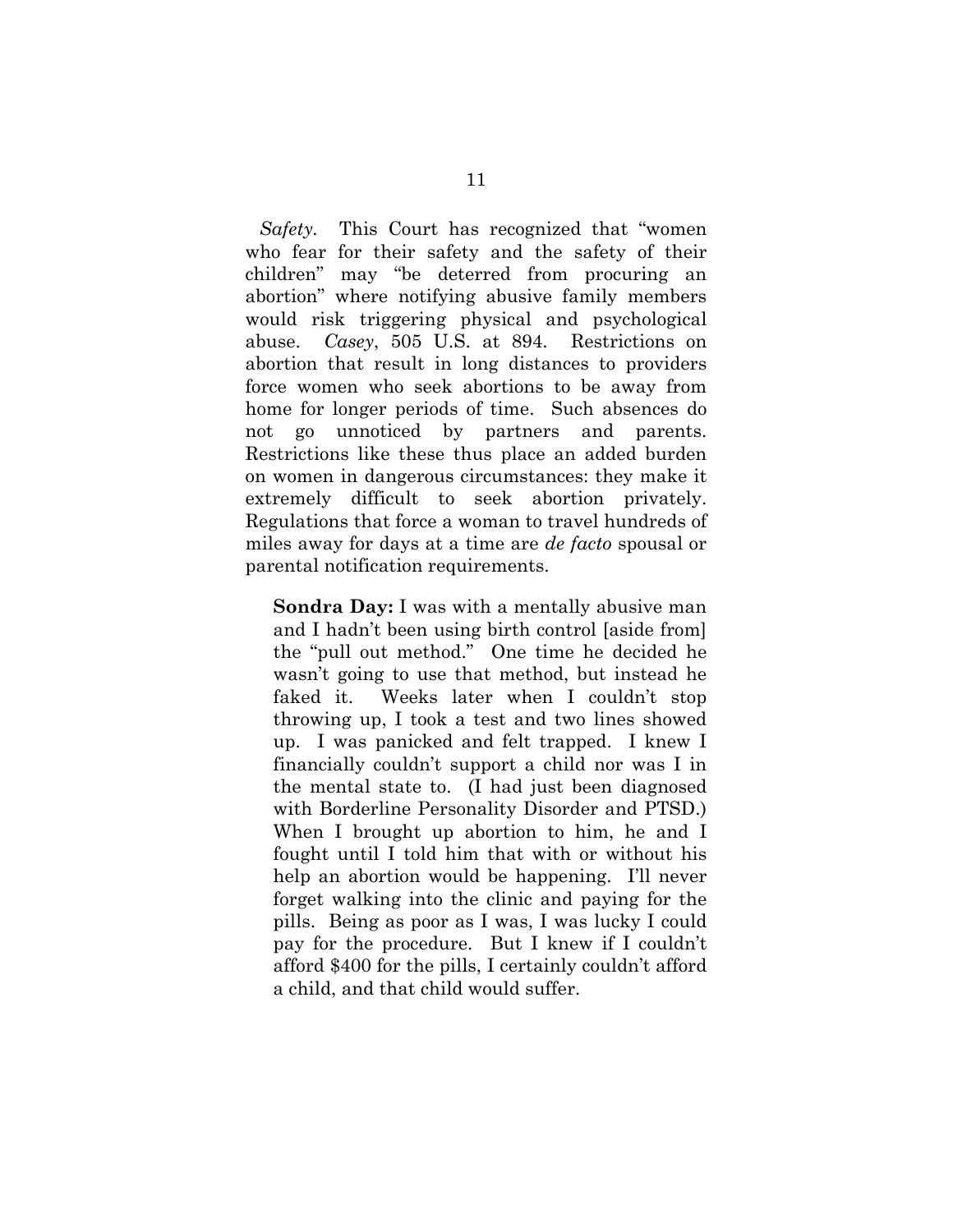**Laura Adler:** My dad molested me until I was 13. He didn't impregnate me, but I believe growing up that way made it hard for me to say "no." At 16, on a rare occasion when my boyfriend's mom was out, we were looking forward to having sex. I [changed my mind] when he told me he forgot condoms, but he made me feel like [expletive], so I said yes. I was later told I had no one to blame but myself. I asked him for money and a ride for an abortion, but he was broke and busy, so I found a way myself.

It was 1983. I lived in Virginia, which now has a parental notification law, but I would rather have killed myself than told my abusive parents I was pregnant. I meant it: I attempted suicide 2 years later, thinking I could not live with what my father did to me. That's why I didn't even consider adoption. That and the fact that I myself was adopted into an abusive family. I truly believe I wouldn't be here if it hadn't been for safe, affordable, confidential services, something that hardly seems to exist anymore. I have had much healing and happiness in my life, and I have two wonderful children. I owe those people so much. I feel like crying every time I hear of a clinic closing.

 The effect of legal restrictions that create such obstacles goes beyond mere inconvenience and, when the realities of women's daily lives are taken into account, can in a "real sense deprive[] women of the ultimate decision." *Casey*, 505 U.S. at 875. Such empty choice is no choice at all.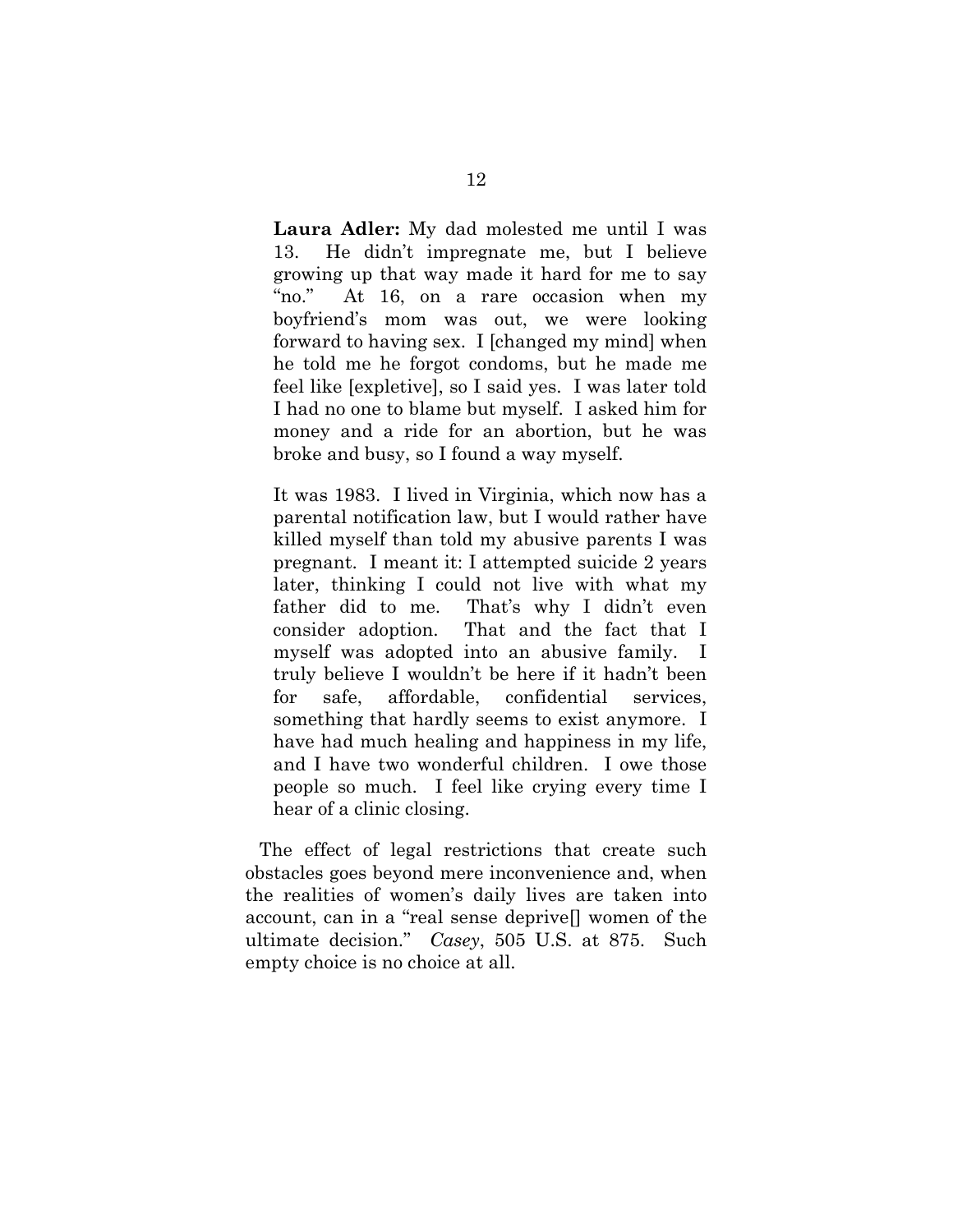## **II. WOMEN NEED MEANINGFUL REPRODUCTIVE CHOICE TO DETERMINE THEIR OWN ROLES IN THE WORLD AND "PARTICIPATE EQUALLY IN THE ECONOMIC AND SOCIAL LIFE OF THE NATION."**

 Women know first-hand that their ability "to participate equally in the economic and social life of the Nation has been facilitated by their ability to control their reproductive lives." *Casey*, 505 U.S. at 856. That freedom to determine their own paths is at the heart of equality. *See id.* at 852 (noting that a pregnant woman's "suffering is too intimate and personal for the State to insist, without more, upon its own vision of the woman's role, however dominant that vision has been in the course of our history and our culture").

 Women's ability to determine the course of their work and education, and to decide how they most meaningfully engage in civic and social life, is key to their full citizenship9 and is "an important part of American civic self-identification."10 And, as the Court has noted, access to abortion has long been something on which people rely when they decide how to organize their intimate relationships and engage with the world. *See Casey*, 505 U.S. at 856.

 $\overline{a}$ 

<sup>9</sup> *See* Anita L. Allen, *The Proposed Equal Protection Fix for Abortion: Reflections on Citizenship, Gender, and the Constitution*, 18 Harv. J. L. & Pub. Pol'y 419, 426–28 (1995).

<sup>10</sup> Judith Shklar, *American Citizenship: The Quest for Inclusion* 1 (1991).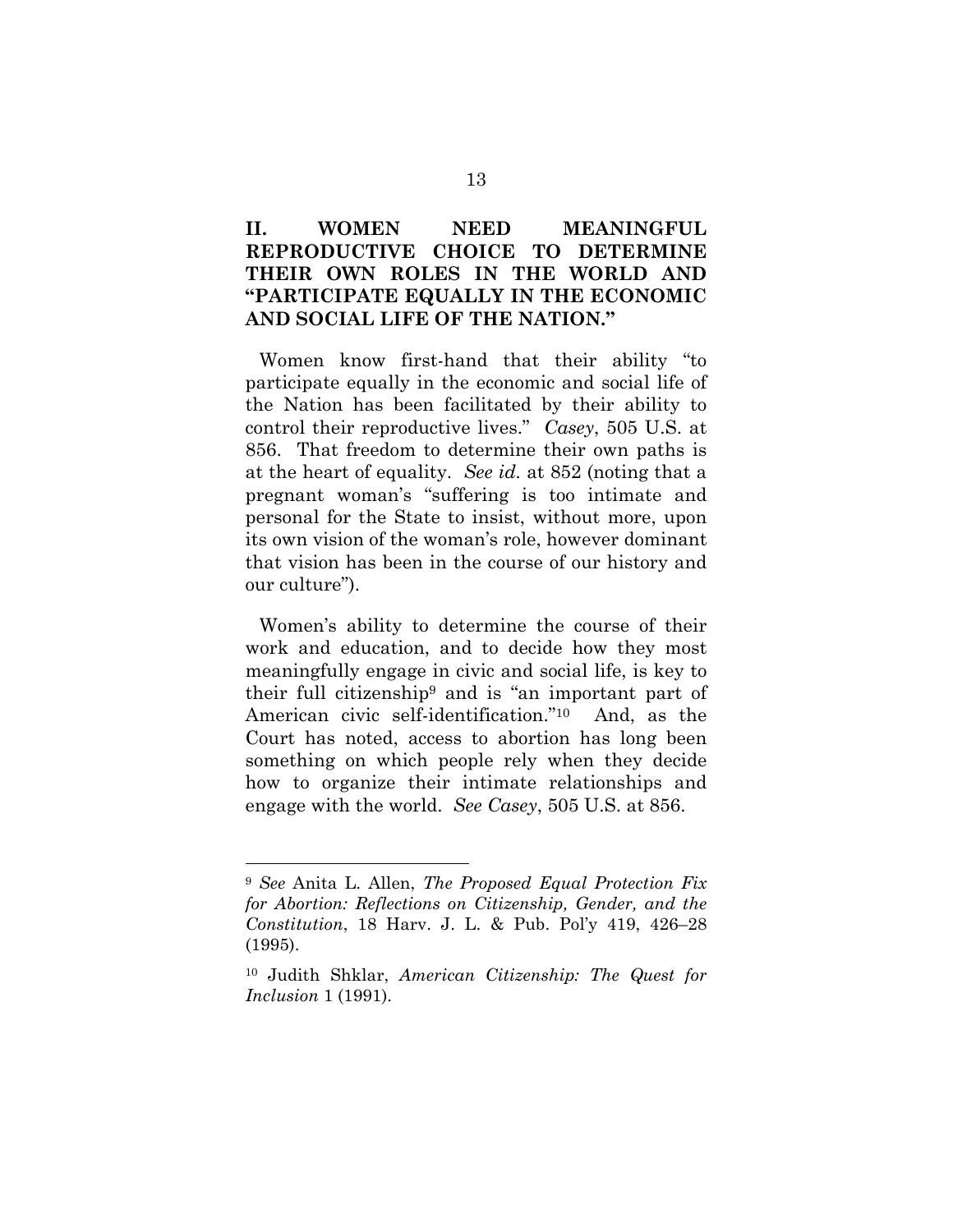"[L]egal challenges to undue restrictions on abortion procedures do not seek to vindicate some generalized notion of privacy; rather, they center on a woman's autonomy to determine her life's course, and thus to enjoy equal citizenship stature." *Gonzales* v. *Carhart*, 550 U.S. 124, 172 (2007) (Ginsburg, J., dissenting). To determine her individual path through the world in terms of her education, work, civic participation, and social activities, a woman must be able to control her reproductive life. *See id.*

**Sarah Hays:** I had an abortion today, and it's the last thing I ever thought I would do. I have two sons who are soon turning 5 and 2, and I co-own and operate a business in the healthcare industry \* \* \*. Before, I thought I wanted a third child, but I envisioned myself as a different mother than who I have discovered myself to be. As the pregnancy progressed from week 4 to 5, 8 to 9, I came to realize that a third child would have thrown off much of our family balance: I would have to stay at home more, sacrifice many of my working hours, shift much of my business responsibilities to my partners. As a result, we would be living with much narrower financial margins, and we are already living on a tight budget with no local family support. I personally would have struggled to keep centered as a caregiver: to the many people in my practice who are ill; for my husband and children; and for me.

**Melissa Glenn:** I knew I wanted to end the pregnancy as soon as I found out. \* \* \* As I type this, a college graduate without children, I know I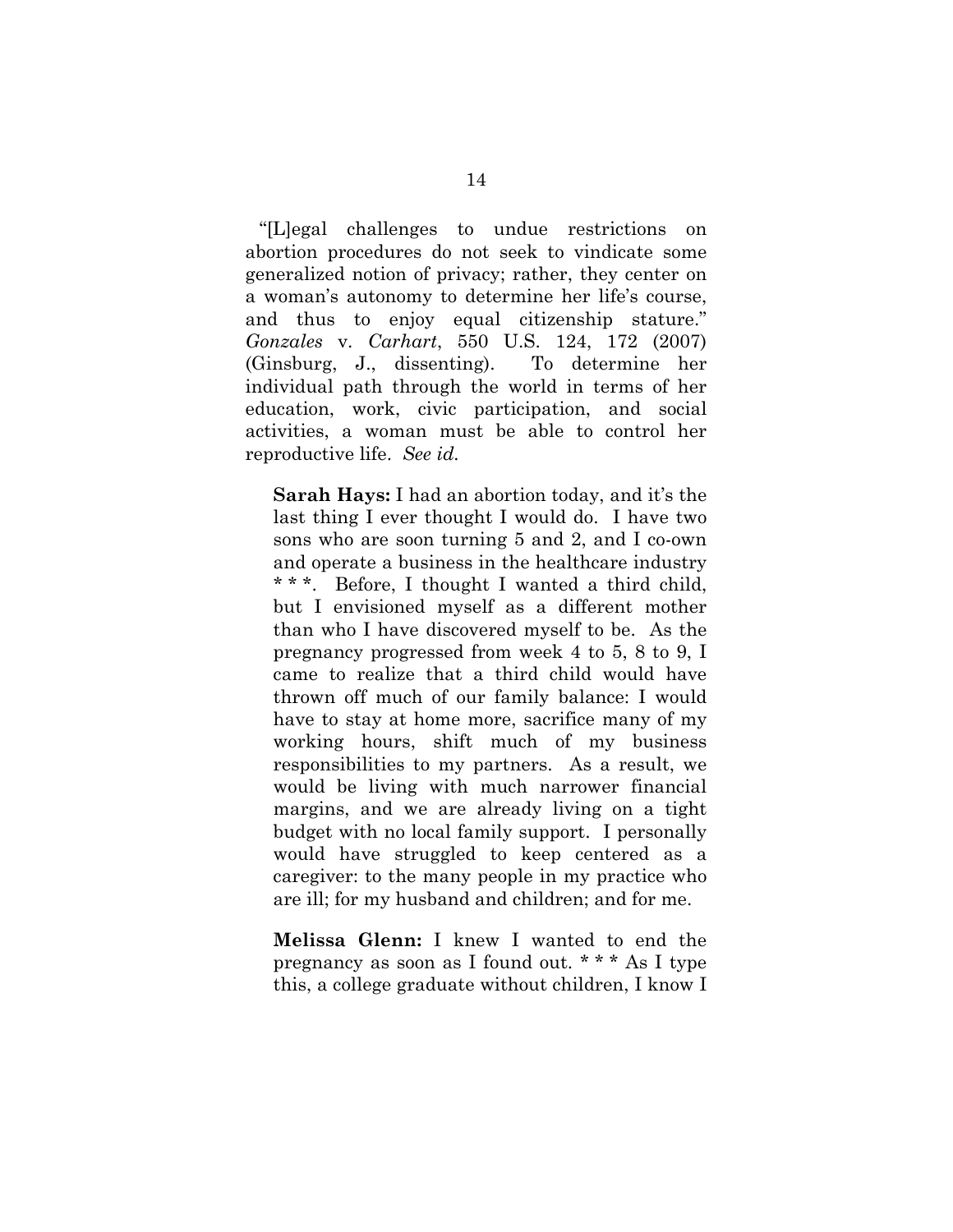wouldn't have earned the same accomplishments if I had kept the baby. \* \* \* It took me 6 years to graduate. A baby could have easily turned that time frame into 8-10 years. I would not have been able to take the valuable field courses I took in Costa Rica and the Galapagos Islands. I would never have met the sweet and amazing man I have been dating for 2 years. I would very likely be dependent on many government assistance programs \* \* \*. I still made the choice to end a pregnancy because I knew it was the right choice. No child deserves to live a life of poverty, in an already broken home, with a father who is prone to abandonment. No woman deserves that life to be forced on her.

**Renee Bracey Sherman:** Abortion was the best decision for my situation, my future family, and my life. I was lucky; my independent abortion clinic was only 15 minutes away from my house, and I had a credit card to max out to pay for the procedure. I was able to schedule the appointment a few days after I made my decision, and I didn't have to endure a mandatory wait. And while I didn't tell anyone in my family about my abortion for 6 years, today, they are supportive of my decision and love me, no matter what.

To this day, I still think about the compassionate Orthodox Jewish nurse who held my hand throughout the procedure. Since my abortion, I was able to refocus myself in work, graduate college, receive a master's degree from Cornell University, and build a career advocating for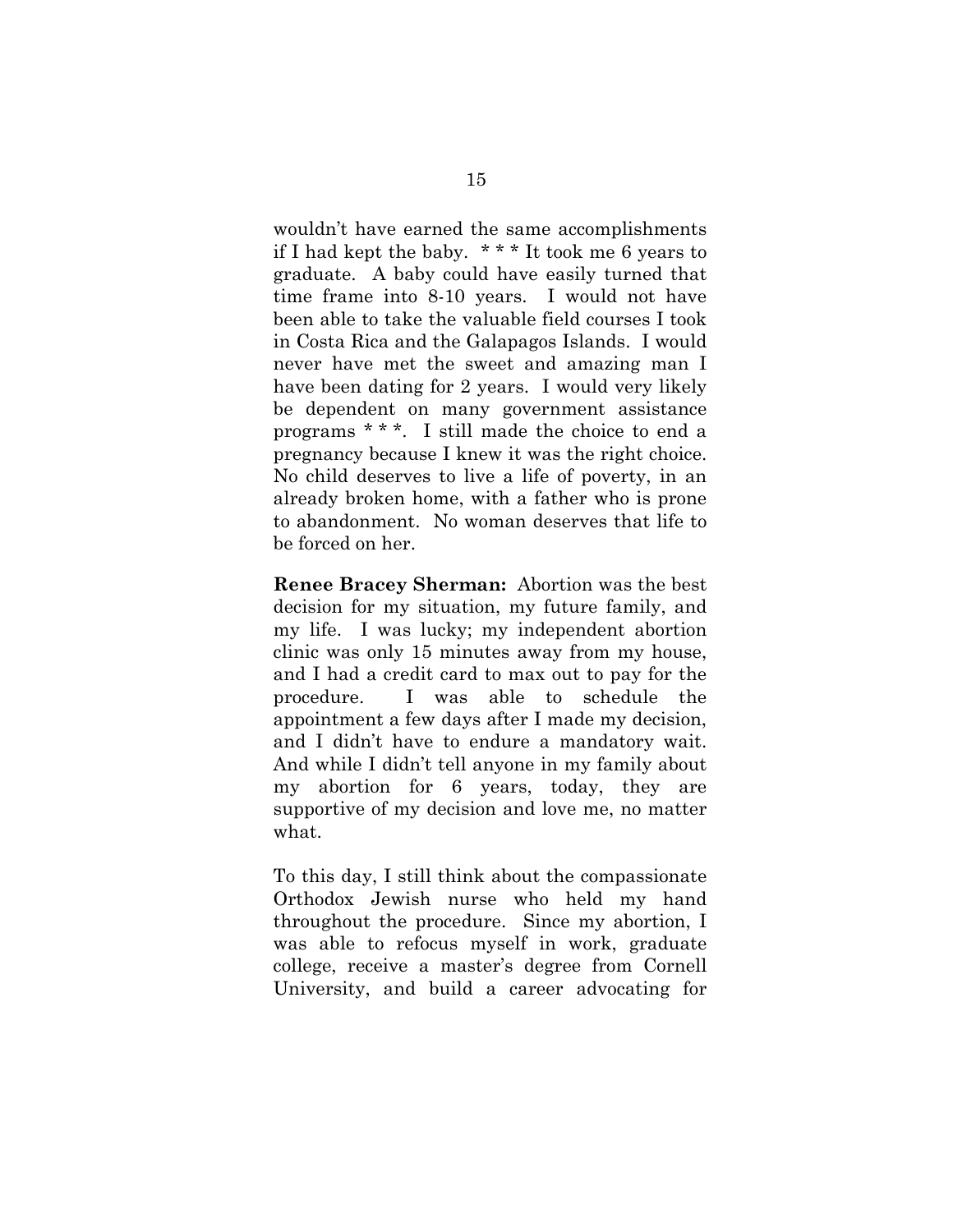people across the nation. Every day, I am thankful for the ability to make the best decision of my life: my abortion.

**Kathleen English**: I was 41 years old and a mother to an 18-year-old, 14-year-old and 7-yearold. My husband and I had started a new business and put all of our savings into it, along with mortgaging all of our property and maxing out all of our credit cards. We were working from 8 a.m. to 10 p.m. every night and my kids were watching themselves (up until then I had been a stay-at-home mom). My 18-year-old started doing poorly in her behavior and at school, and we were starting to worry about whether she would graduate. Our new business, which we were sacrificing everything for, was struggling, and I found out we were pregnant again. Having a baby takes time and money that we no longer had. I had 3 kids already that needed my attention, and I didn't have time for them anymore. I had no maternity insurance, and Medicaid turned me down for assistance. We were 3 months behind on our mortgage and barely had money for groceries. My pregnancies had all been high risk due to premature labor, and now I was also over 40. I had an abortion at 10 weeks. It wasn't a difficult decision for me to make, I had no reservations before the procedure or regrets afterwards. My priority will always be to take care of the children that are already here.

**Linda Stoker:** I was six weeks pregnant when I had the abortion, and it was the most difficult decision I've ever had to make. Raising my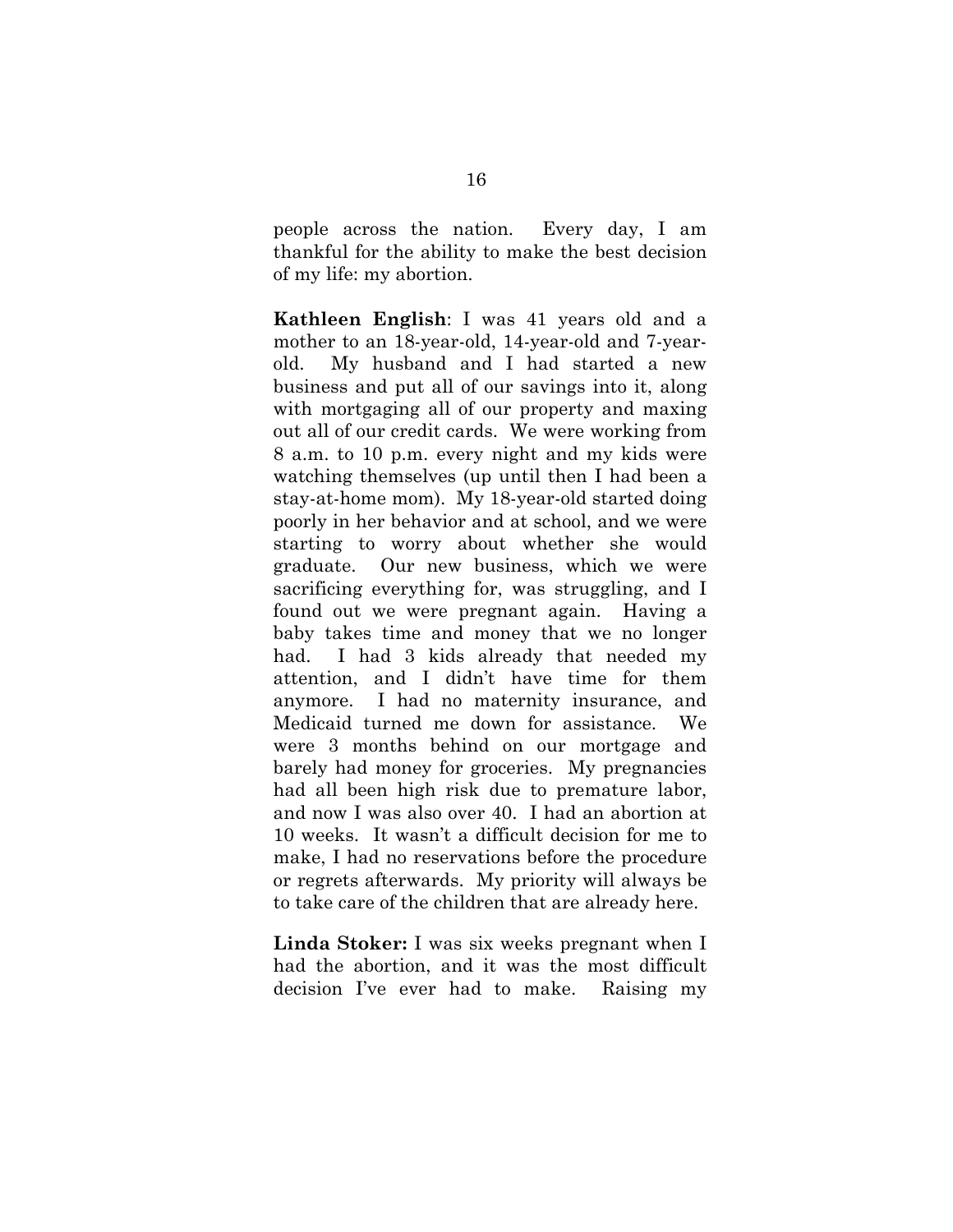daughter on my own with sporadic child support was difficult at times. The only way I could have a baby is if I quit my good job and went on public assistance. In my mind that was not an option. There would have been no way I could pay for full-time daycare for two children. My focus was on my daughter, to give her the best life possible, and having another child would mean that I would not be able to feed, clothe, house, and adequately provide for all the needs of two children. I agonized trying to make the decision to have or not have an abortion. It was not done lightly as many anti-abortion people suggest. There is no question, no doubt in my mind that abortion was the best thing for me to do at that time.

**Anne Hopkins:** In pre-*Roe* 1965, I was 19 years old, a sophomore at UC Santa Barbara \* \* \*. But, I knew I was not mature enough for marriage, let alone rearing a child alone and supporting him or her without my college degree. I was the world's expert on my own life. I suspected I was pregnant and confirmed it through a multi-week, expensive process—no simple kits at the drugstore for us gals, back then. I needed an abortion. When I made that decision, I was prepared to risk death. I'd heard all the horror stories.

My boyfriend arranged for the abortion, and we drove to a bar in Tijuana. A man came in to collect the money and take me somewhere. We didn't know where. My first anxiety that I really might die came when my boyfriend was not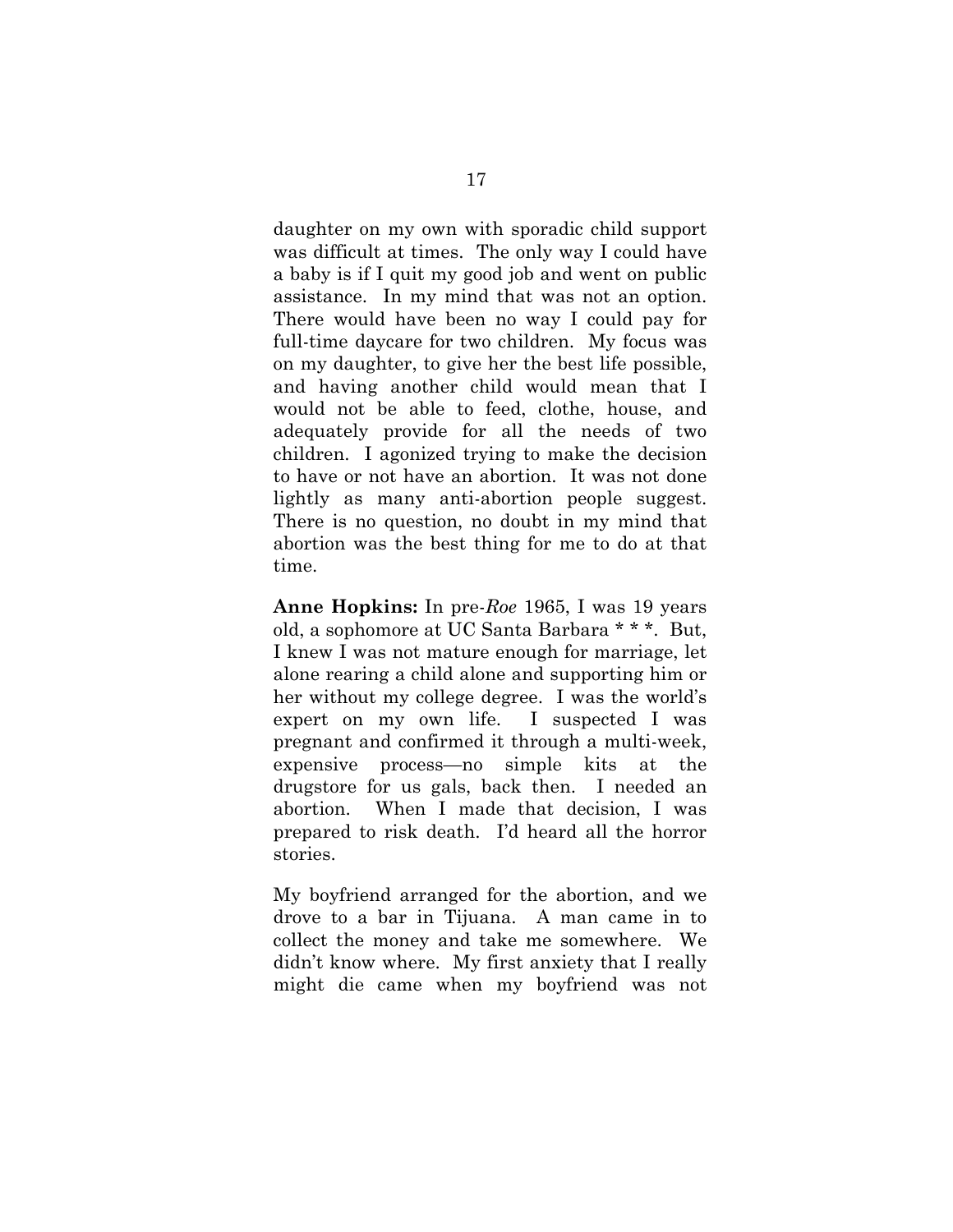allowed to come with me. Then came the circuitous route driven by a second man. I may have been blindfolded—I don't recall. I know I was close to panic, though. \* \* \*

When anti-abortion protesters proclaim proudly that they are here because their mothers chose not to abort them, I immediately think about my own two daughters. Had I not refused to allow my "first, potential child" to develop and be born, I would never have met my step-daughter and my natural daughter would never have been born. That is a heartbreaking thought.

#### **III. REGULATIONS THAT DEMEAN OR CONTROL A WOMAN'S ABORTION CHOICES UNCONSTITUTIONALLY UNDERMINE HER DIGNITY AND AUTONOMY.**

 The decision whether to have an abortion is one of "the most intimate and personal choices" of a lifetime, and that choice is "central to personal dignity and autonomy." *Casey*, 505 U.S. at 851. "At the heart" of this protected liberty "is the right to define one's own concept of existence, of meaning, of the universe, and of the mystery of human life." *Id.*  A woman must be able to determine, without being demeaned, the boundaries of her person, family, and life.

 The Court has long recognized that individuals have the right "to be free from unwarranted governmental intrusion into matters so fundamentally affecting a person as the decision whether to bear or beget a child." *Eisenstadt* v. *Baird*, 405 U.S. 438, 453 (1972). Indeed, "choices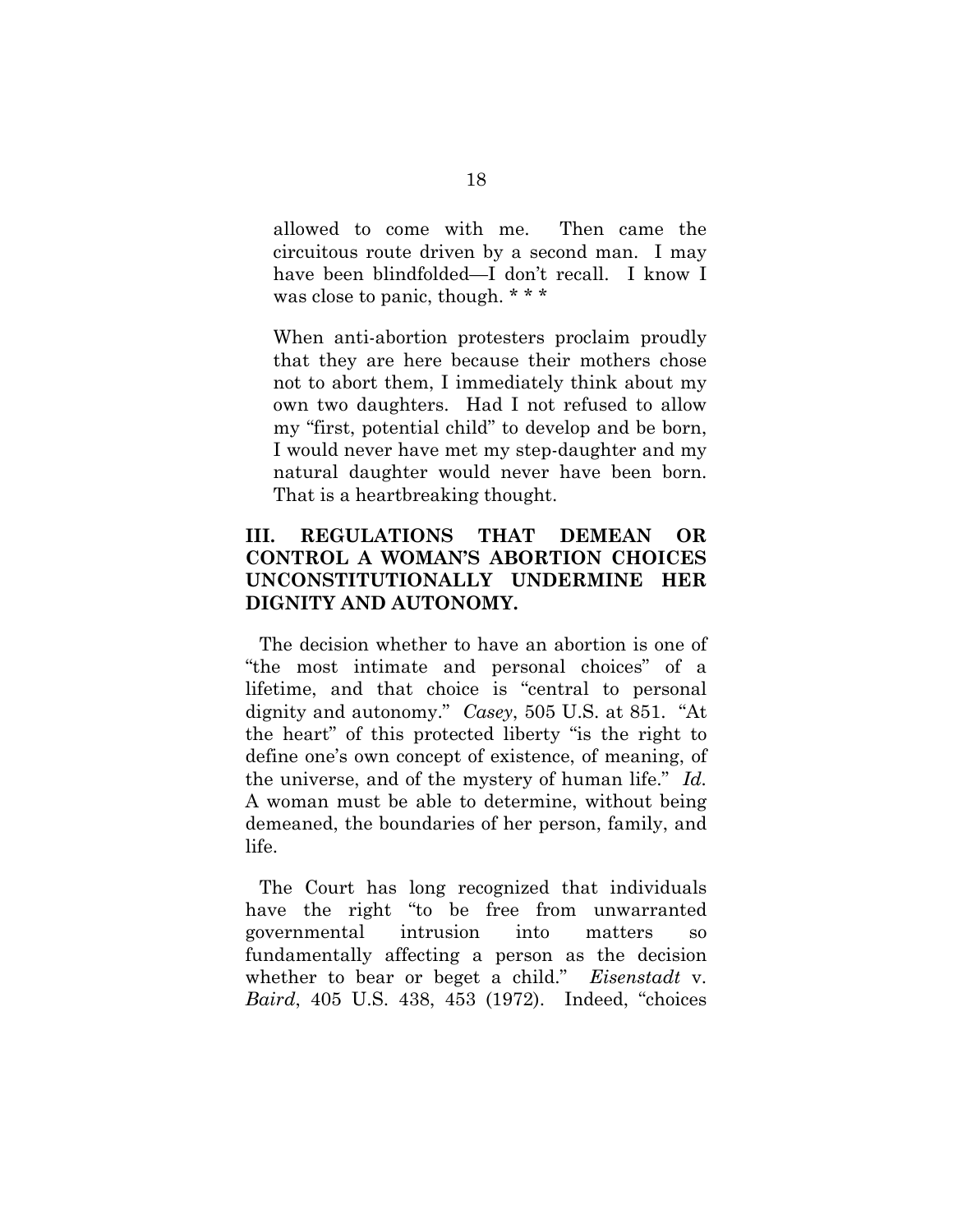concerning contraception, family relationships, procreation, and childrearing" are "inherent in the concept of individual autonomy." *Obergefell* v. *Hodges*, 135 S. Ct. 2584, 2599 (2015). *See also Lawrence* v. *Texas*, 539 U.S. 558, 574 (2003) ("[O]ur laws and tradition afford constitutional protection to personal decisions relating to marriage, procreation, contraception, family relationships, child rearing, and education."). Limiting that autonomy to decide one's personal destiny hurts women who are deciding whether to have an abortion.<sup>11</sup>

 Carrying a child to term alters the course of a woman's life in intimate and profound ways. A woman's "own conception of her spiritual imperatives" must be able to bear on her decision. *Casey*, 505 U.S. at 852. Women's experiences illuminate how the decision to have an abortion "concern[s] not only the meaning of procreation but also human responsibility and respect for it." *Id.* at 853.

**Jennifer Smith:** In the spring of 2009 I gave birth to my second child Ethan. He had red hair,

 $\overline{a}$ 

<sup>11</sup> *See* M.A. Biggs et al., *Does Abortion Reduce Self Esteem and Life Satisfaction?*, 23 Quality Life Res. 2505, 2509  $(2014)$  ("[B]eing denied an abortion  $\theta$  is more harmful to a woman's feelings of self-worth and well-being, at least at the outset, than having an abortion."); Laura F. Harris et al., *Perceived Stress and Emotional Social Support Among Women Who Are Denied or Receive Abortions in the United States: A Prospective Cohort Study*, BMC Women's Health, June 19, 2014, at 6 (noting that denial of abortion care may initially "exacerbate stress, making a woman feel disempowered or unable to cope with the stressor").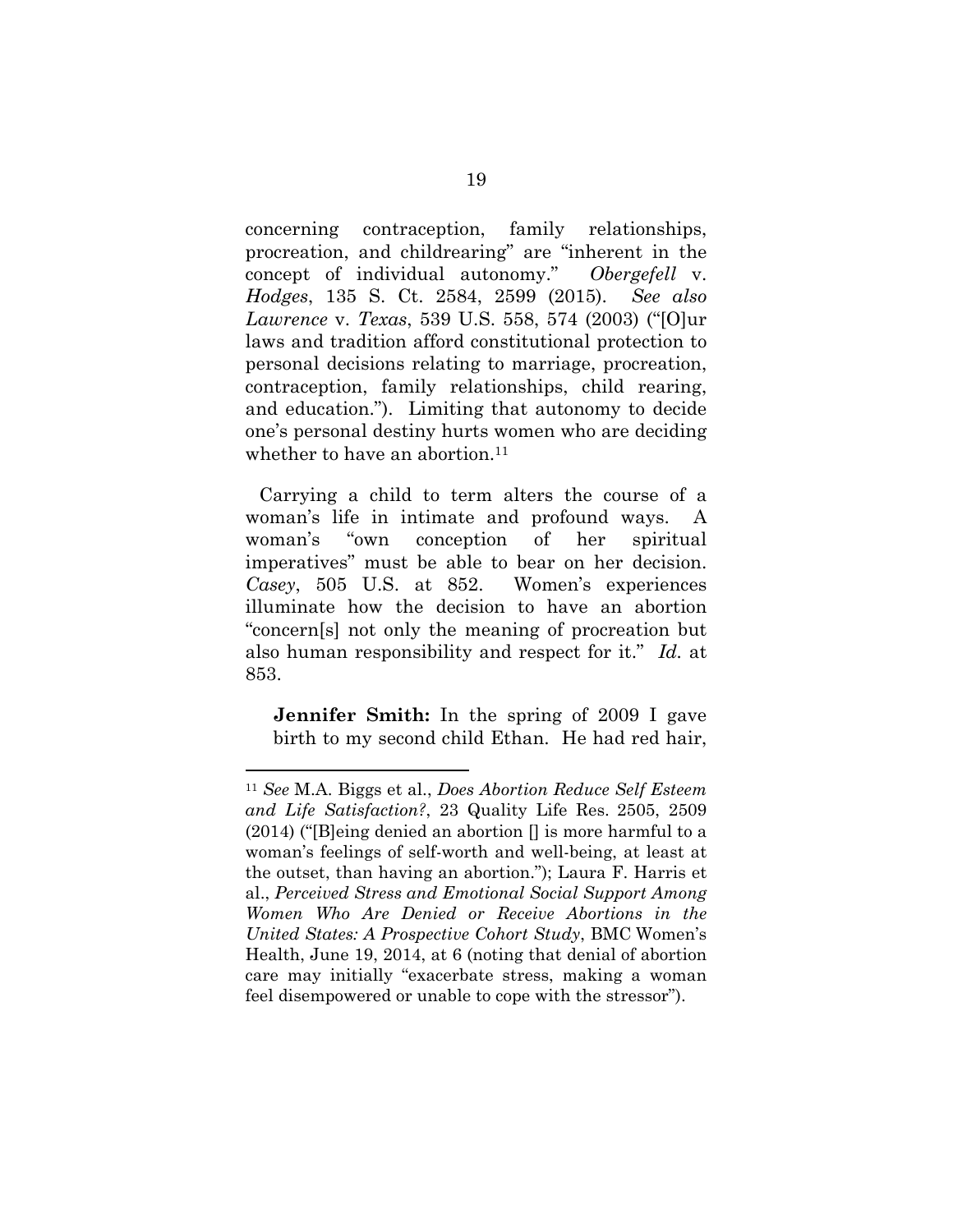big blue eyes, and owned my heart from the moment he was conceived. However, in October of that year he started getting sick. It took months and countless dead ends (including him being put in the ICU) before we learned what was wrong. Ethan had inherited a genetic disorder called Severe Combined Immune Deficiency Syndrome (SCIDS), commonly referred to a "bubble boy" syndrome. After months and months of Ethan going through chemotherapy, and right before he was given a stem cell transplant, I learned that I was pregnant again.

I was scared and so was my husband. \* \* \* We were already in massive debt due to Ethan's constant medical needs, and also did not want to bring another child into this world just to watch them suffer as well. We also could not care for Ethan properly with a newborn to take care of (a lot of the medication he was on was toxic and we were forced to treat diapers and other care items as hazardous materials; he also required medications every 4 hours). So we decided as a couple to end the pregnancy. Ethan only had a 10% survival rate when he was diagnosed and ended up passing away in 2011. I do not regret my abortion.

**Debra Hauser, President, Advocates for**  Youth: In 1995, at age 35, I found myself alone, pregnant and caring for my six-month-old son. My husband had gone to work one day and did not return. Weeks passed without word. For more than a month, I didn't tell anyone that he was gone. Not my family, not my co-workers, not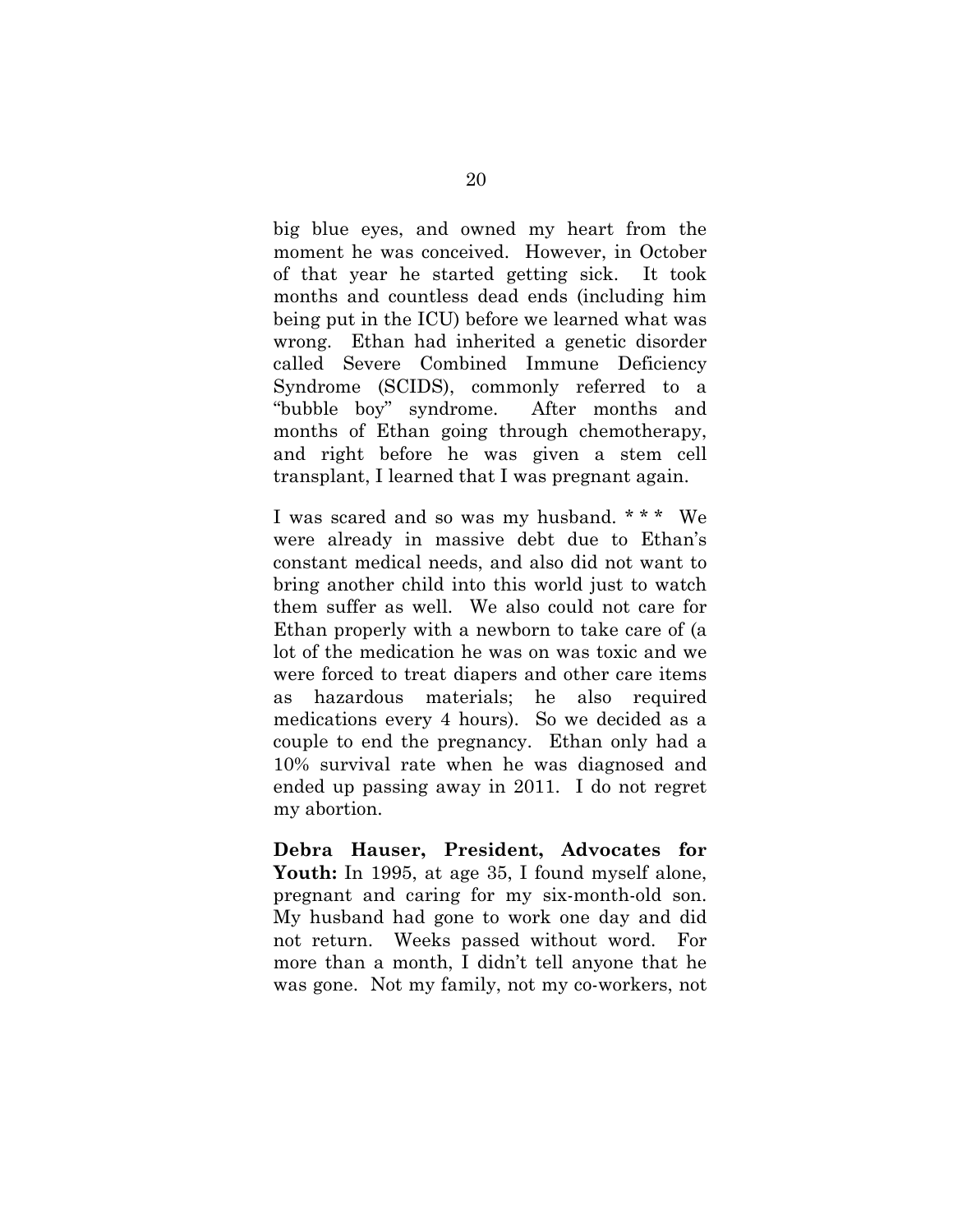my friends. I simply went to work each day, attended to my job, and pretended everything was fine at home. Each evening, I left work, picked up my son from daycare and did my best to care for him without distraction. Six weeks had passed when I realized I was pregnant. Alone, with little money and a baby to care for, it was clear to me that I could not care for another child. I did not know where my husband was; I did not know what would happen to my marriage; I wasn't sure I could make ends meet. How could I add another child to such an untenable situation? I chose to have an abortion then and there. It was the best choice given my circumstances.

Much later, my husband returned. The following week he was diagnosed with bipolar disorder but refused to stay on his medication. We were eventually divorced and a few years later, he committed suicide. To this day, I am certain that choosing an abortion was the most responsible, moral, and loving action that I could have taken—for me and for my son.

**Hannah Kretvix:** After the ultrasound, they prepared me for the procedure and Tim came to hold my hand. During the few minutes of intense cramping, I looked up, through tear-filled eyes, at the world map hanging on the ceiling above my head. I wondered if the person who chose that poster thought global geography would be comforting to the women who found themselves in my position. Tim interrupted my thoughts by squeezing my hands. "I love you."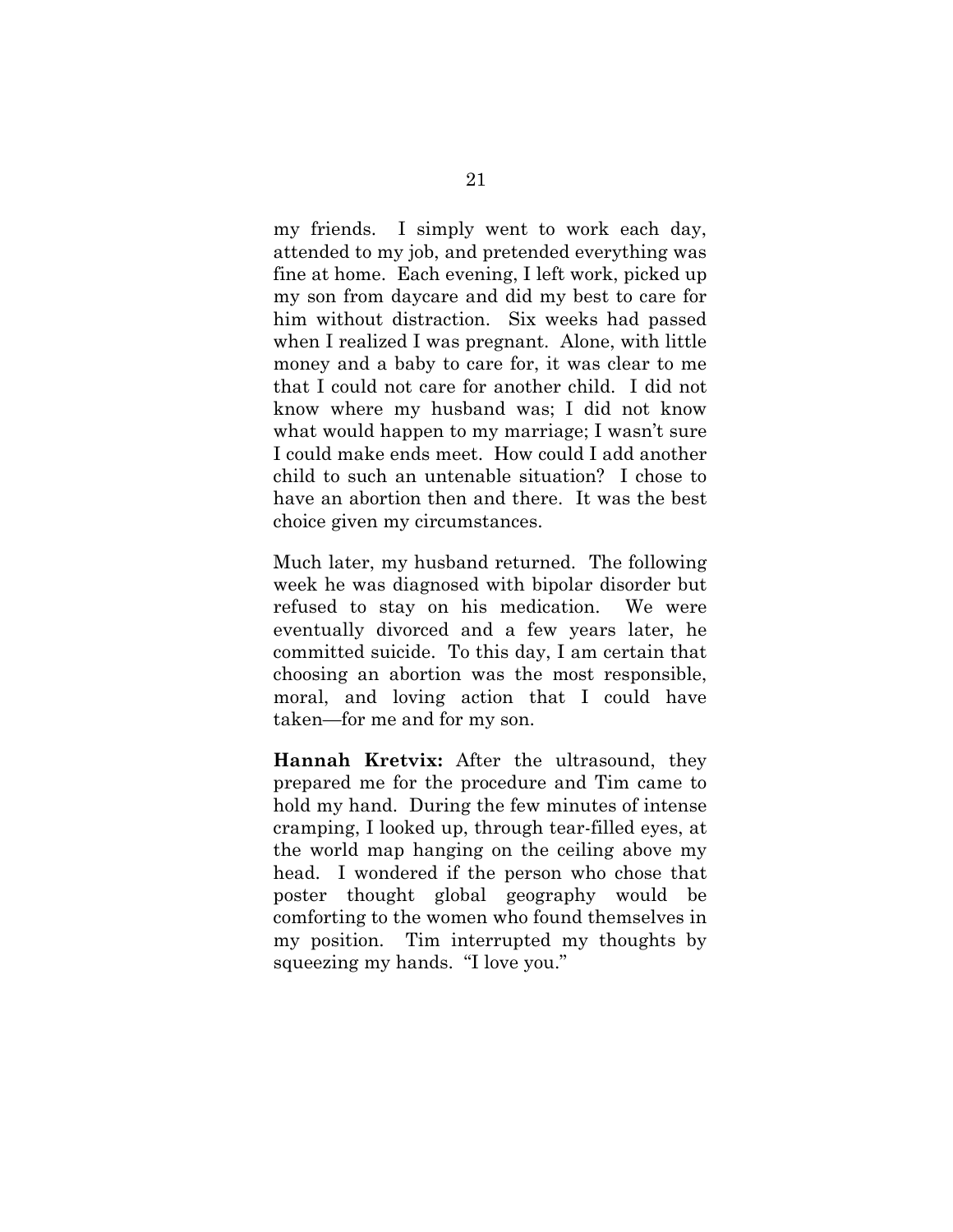As quickly as it had begun, the procedure was over and I was being discharged. Next, I remember sitting in a cart in the Hannaford's, while Tim pushed me through the aisles in search of snacks. Once we had settled on freezer pops and mac and cheese, we drove back to the house with plans to paint, sleep, and heal together. His presence was a reminder that I was not alone. For the following days, I was a confusing mix of hard-to-name emotions. Tim and I continued painting, binge-watching Netflix, and eating junk food until we felt ready to reconnect with the world. And when we were ready, we moved forward. I finished my summer job and started my first year at college.

I expected to feel regretful and ashamed, and was surprised to find that I felt relieved. I felt grateful. My decision was not an easy one, and there were many moments where the feelings of loss overwhelmed me. But I made a decision which allowed me to continue my life, pursue an education, travel, and focus on a career until I was ready to start a family, intentionally. For that, I was grateful. I was grateful to have been able to make this decision without fear of intimidation and violence, or use of a dangerous back-alley provider. When I think about the many women before me who had abortions in unsanitary, unsafe, or unpleasant circumstances, I am grateful for the incredible progress that's been made.

**Tara Schleifer:** After facing a nine-year grueling, exhausting, expensive repeating cycle of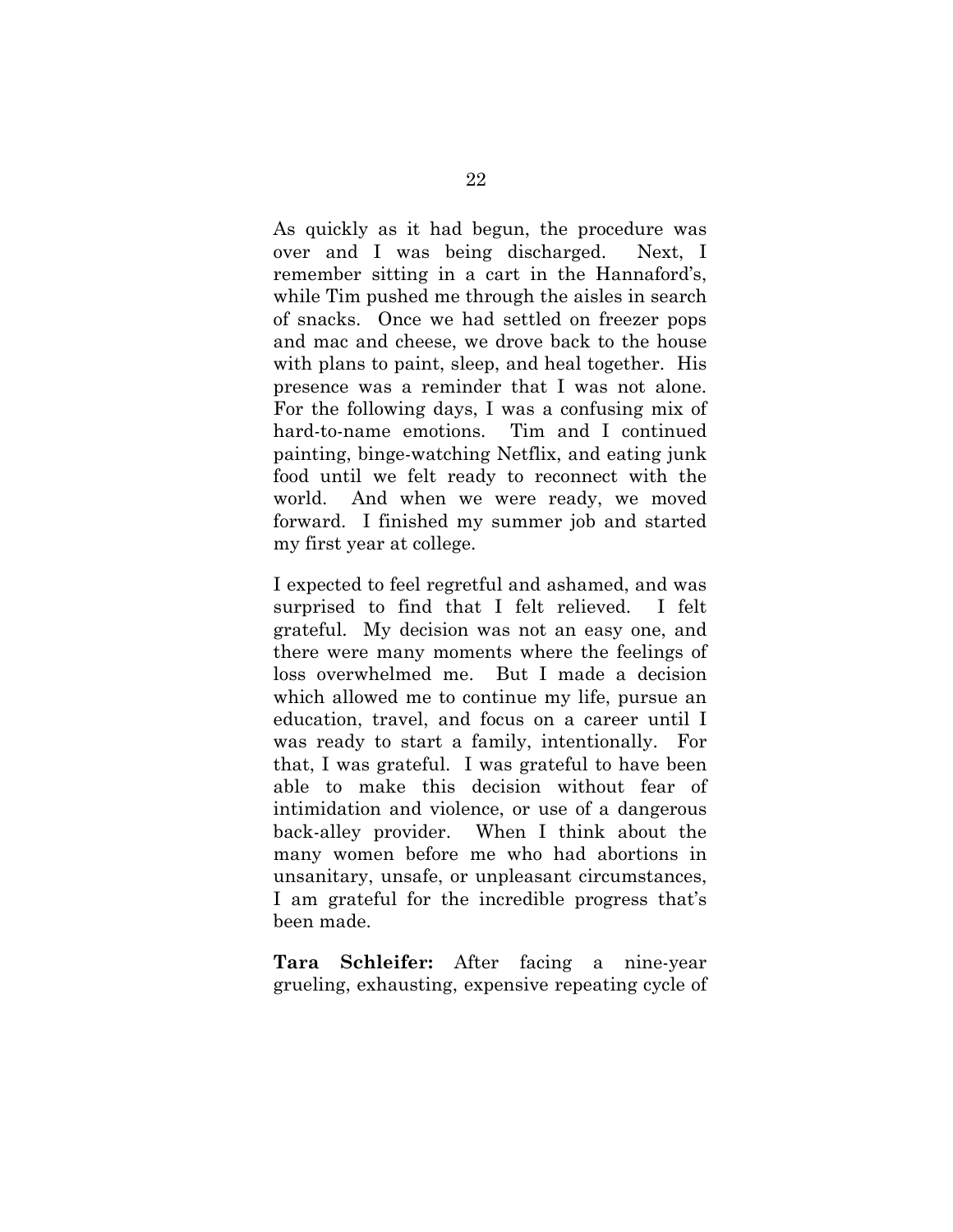hope and devastation due to unexplained infertility, I found myself pregnant, the oldfashioned way. What an exciting surprise! My son, who was 3 at the time, would finally have a much-loved sibling. My dream of a family was finally coming true.

My dream turned into my absolute worst nightmare. \* \* \* I learned how much the pregnancy itself was endangering my life. Those abnormal proteins [associated with various congenital abnormalities] correlated very strongly with life-threatening placental conditions that would more than likely develop as the pregnancy progressed. Leaving my son motherless and my husband a grieving widow and single dad was not an option I was willing to entertain. I felt strongly my obligations to people already living and breathing trumped the rights of a very ill fetus. I know intimately the continuous grief that accompanies intellectual impairments and chronic illnesses from caring for my mother. That grief ripples through families and generations. I could not continue the cycle in good conscience.

 Abortion implicates not just "the private sphere of the family" but also "the very bodily integrity of the pregnant woman." *Casey*, 505 U.S. at 896. Regulations that, by design or practical operation, deprive women of abortion choices also hurt women by denying them control over their own bodies.

**Shelby Vaughn**: I was barely 18, and toward the end of completing a military training cycle at Fort Sam Houston, TX when I found out I was pregnant. \* \* \* Being in the military and in the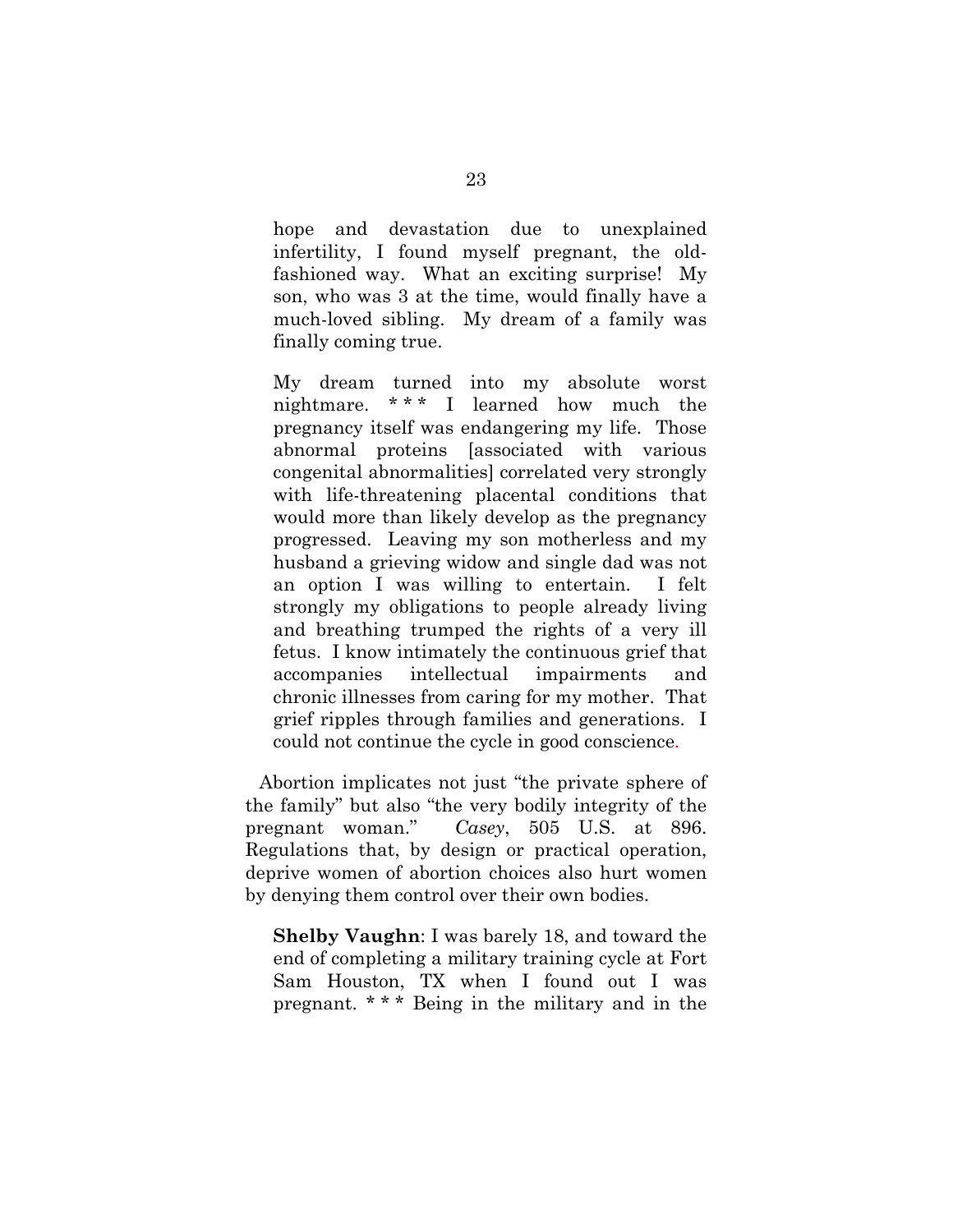midst of training, I didn't know how to approach anyone about obtaining an abortion and any answers of how it would affect my progress in completing the cycle. When I informed my drill sergeant I was pregnant and wanted an abortion, he ignored my request and said things like I needed to take responsibility for my actions and accept I'd be a mother soon. \* \* \* I was mortified, and for many reasons. First, I was experiencing an unplanned pregnancy and emotionally distraught about my future. Second, I was brushed aside by male authority figures who were determined I was going to have a child. Third, I was part of an organization that was denying me my constitutional rights to access an abortion and had a right to because when I enlisted I became property of the U.S. Army. And, as their property it was decided abortion was not an option for me. Once again I was mortified, along with feeling loneliness, anxiety, and fear. I appealed to my liaison, who, without any surprise, supported my commander's decision and he basically told me I had no "choice," but to concede and accept the consequences of my actions. \* \* \*

When I returned to training [after having an abortion] I faced an indifferent drill sergeant and commander who used their time and influence to make my life more difficult than should be until the training cycle ended. I was also faced with the loss of respect and negative judgments of fellow soldiers, male and female, with some turning their backs on me completely. I know what it's like to have your choice and constitutional rights violated by the very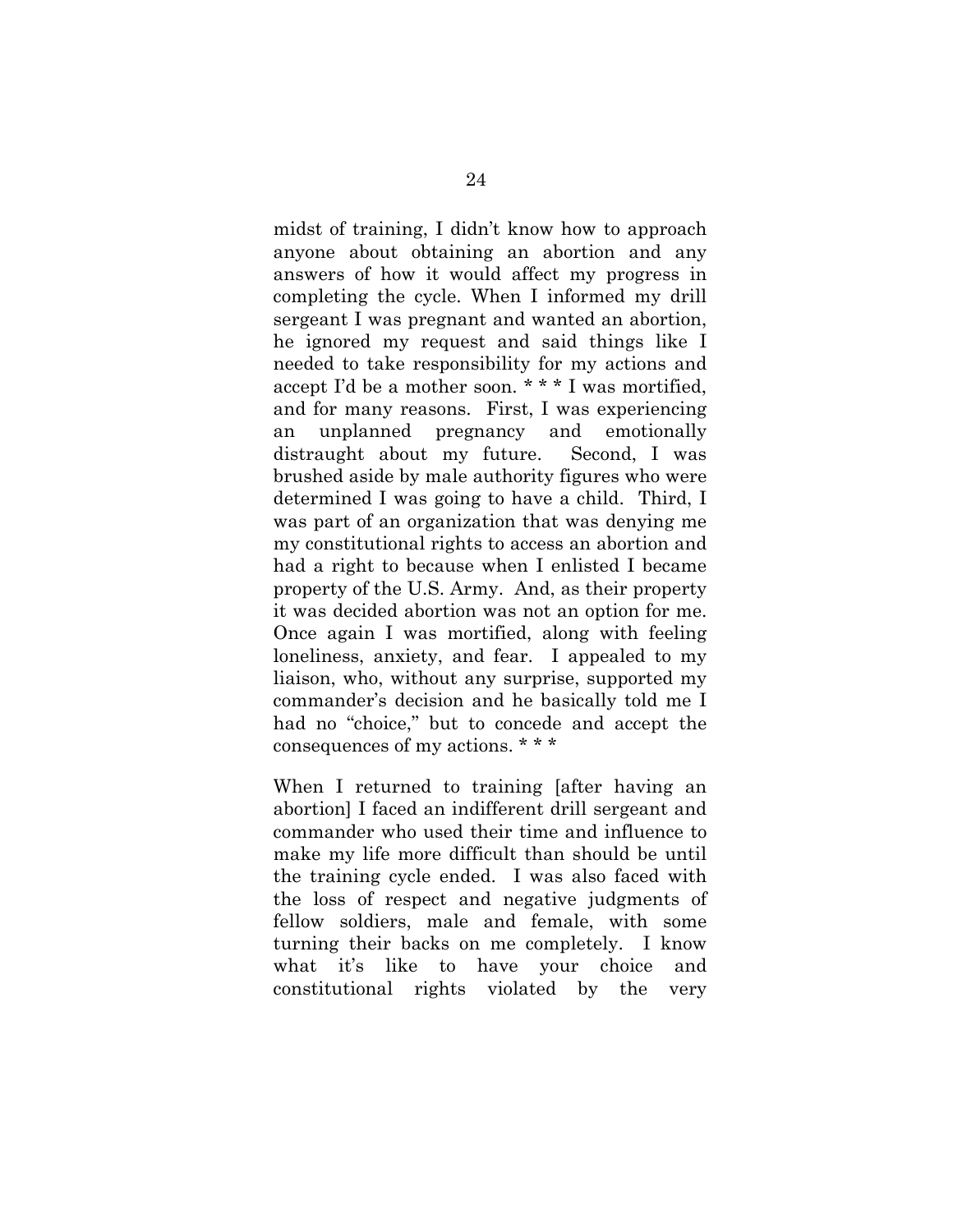institution that is sworn to defend and uphold the U.S. Constitution. For a moment in time I knew what it felt like to be under the thumb of a man and institution who has the power to dictate my reproductive decisions, and the emotional distress, loneliness, feelings of devastation and breathlessness accompanied with having "no choice," along with the judgment passed against me for choosing abortion. At that moment in time, being forced against my will to undergo a pregnancy, I [knew] what it feels like to have no control over the future, with my goals and dreams of the future shattered by the will of men who vehemently exercised their power to control my reproductive choices.

**Deborah Dorsett:** As I was sitting in the chair waiting, you could hear the yelling of the protestors getting louder and louder. Then the back door opened, and from where I was sitting I could see two security guards that came into the back door with a gentleman that had a Halloween mask on his face. He stood in the doorway and then removed the mask. He was the doctor that was going to be performing the abortions. I asked one of the nurses why he had a mask on, and she explained that the protesters had threatened to kill him and his family, so he had to remain anonymous. I was in shock that I was living in America and this was what I had to go through.

**Carrie Harris:** I went to my Obstetrics appointment and had my ultrasound. I demanded to know exactly how far along I was. She told me I was 19 weeks, 3 days. Twenty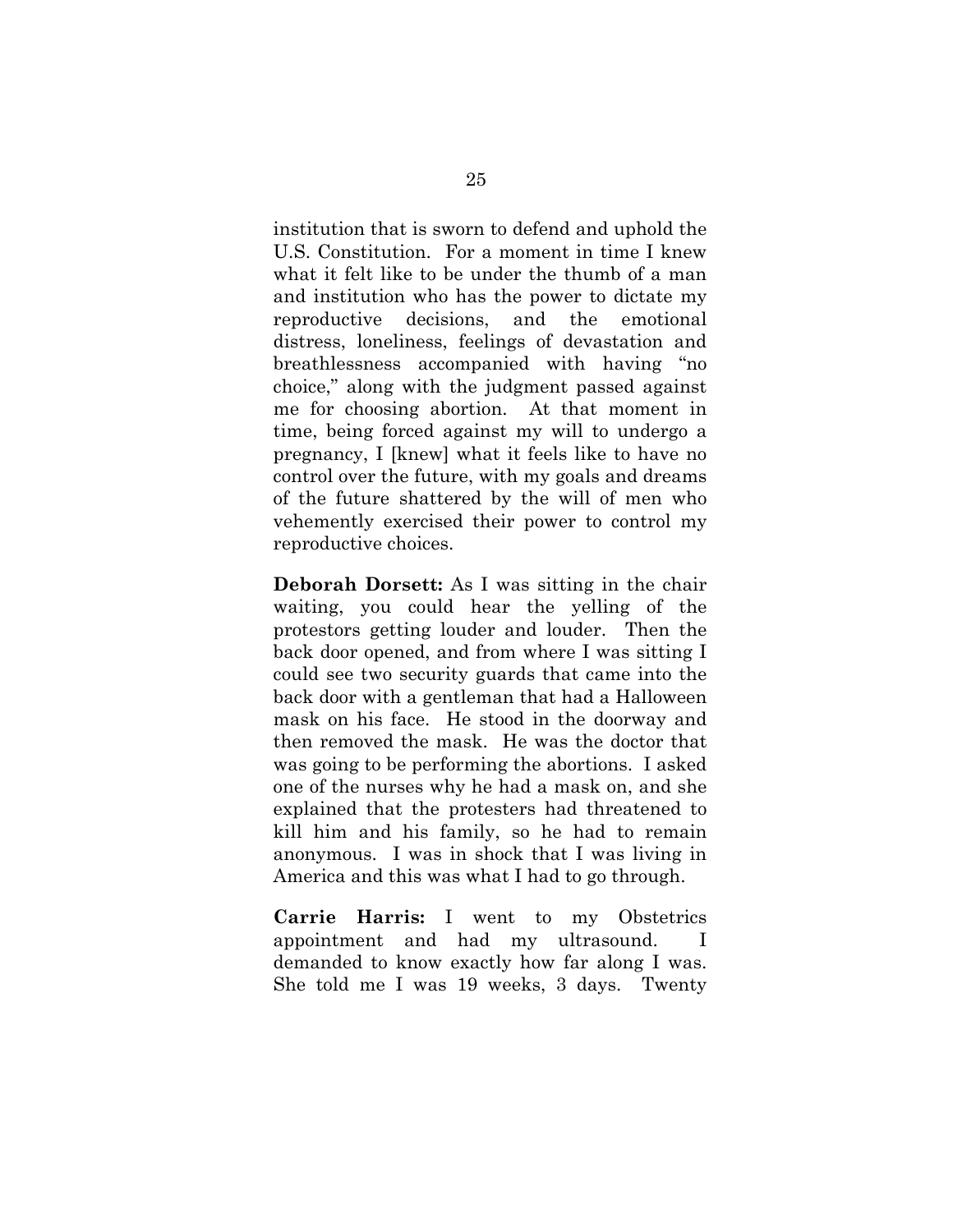weeks is the cut-off for an abortion in Alaska. I asked for an abortion and they refused. I screamed, cried, and begged for a referral, but was refused. When I asked the girl at the front to give me a list of providers, she literally turned her chair back to me.

**Marketia Patterson:** I'm the woman the politicians don't want you to think about: stable marriage, decent education, stay-at-home mother to a five-year-old, 32 years old and desperately wanting more children. We had been trying to have another child for four years, and I had had three first-trimester miscarriages. I became pregnant again in 1991 and once past the sixteen weeks we thought we were safe. I went in for a routine sonogram with my five-year-old in tow to see the heartbeat.

There's that moment when you see the heartbeat and all is well, and then it all goes wrong. You hear words like catastrophic birth defects, incompatibility with life, etc., and everything stops. There were mad dashes to a perinatologist, meetings with a genetic specialist, and we listened to our options: Continue on with the pregnancy, which will end with a dead or dying baby, or terminate the pregnancy. It was one of the most difficult decisions I have ever had to make, or so I thought. I was admitted to the hospital on June 11, 1991, and labor was induced. I was 17-18 weeks pregnant. The staff at the hospital was wonderful and caring.

Jump forward a year and once again I am pregnant. After all, nothing could be worse than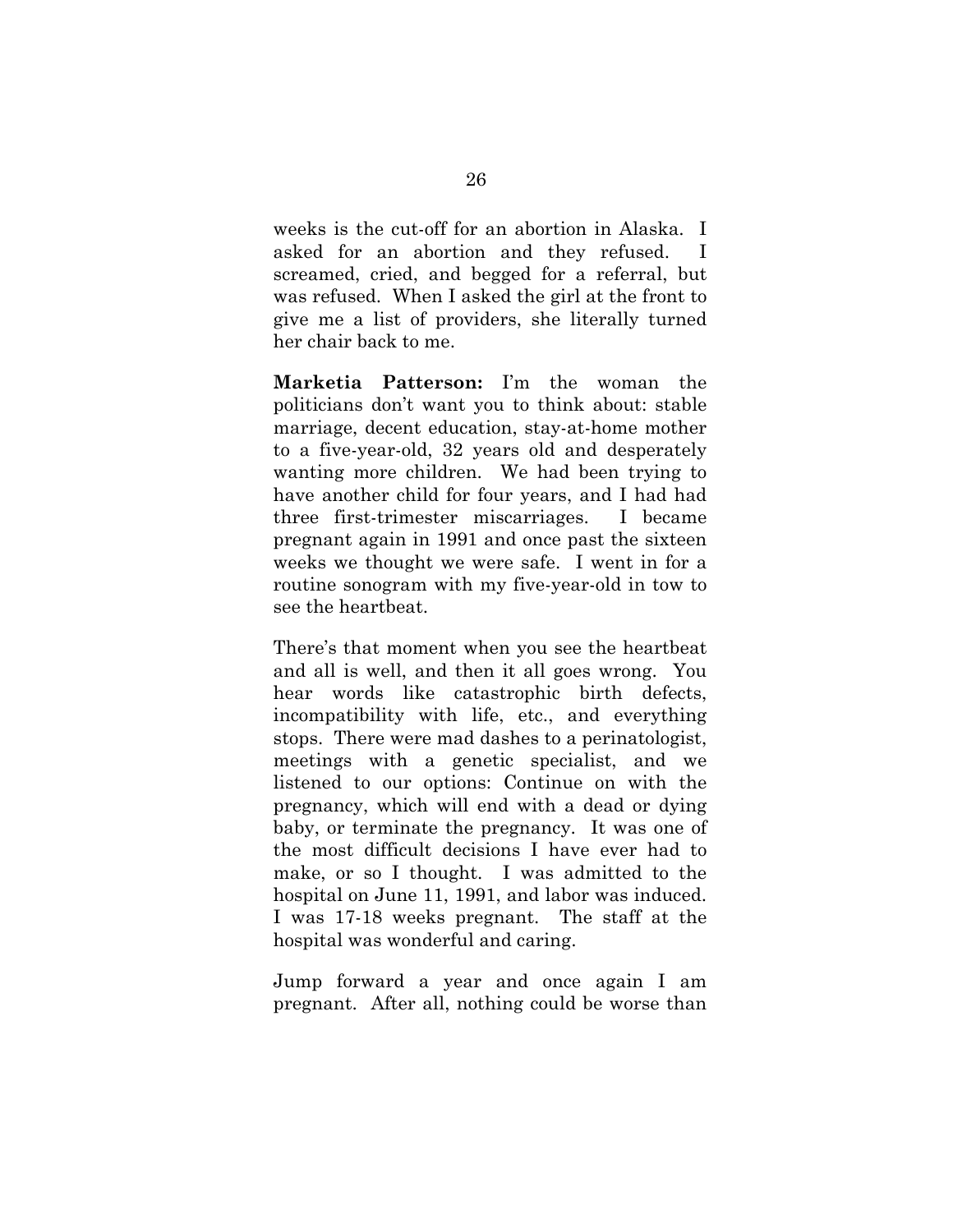what had happened the previous year. Once again, the ultrasound showed a neural tube defect, known as Anencephaly. Our daughter had no brain, and there was no hope of life. We were faced with the same choices: continue on and plan a funeral, or end the pregnancy. We ended the pregnancy. I am so grateful that I was able to have the procedures done in a safe hospital, with a caring staff and no one to judge me. I don't regret what I did, if I hadn't made those choices I wouldn't have the beautiful son who was born in 1995, and no one should make that choice for me other than me!

**Pamela Noblitt:** In 1971, a year before *Roe* v. *Wade*, I was a 22-year-old, married nursing student in Denton, Texas. I contracted tuberculosis and was placed on a regimen of multiple medications in an effort to control the disease. While on a new, experimental medication, I learned I was pregnant. The physicians explained that (1) they did not think I could survive a full-term pregnancy at that time and (2) there was a better than 50% chance that the baby would suffer severe and likely fatal birth defects subsequent to the medications I had been taking. \* \* \* [The doctor] performed the procedure in hospital and I was forced to spend the night on the maternity ward, sharing a room with a healthy new mother and her baby. I believe the doctor engineered this in order to punish me. \* \* \* Of course we regret that the procedure was necessary and we wish we had had other options, but the science was simply not advanced enough at that time. We believe we made the right choice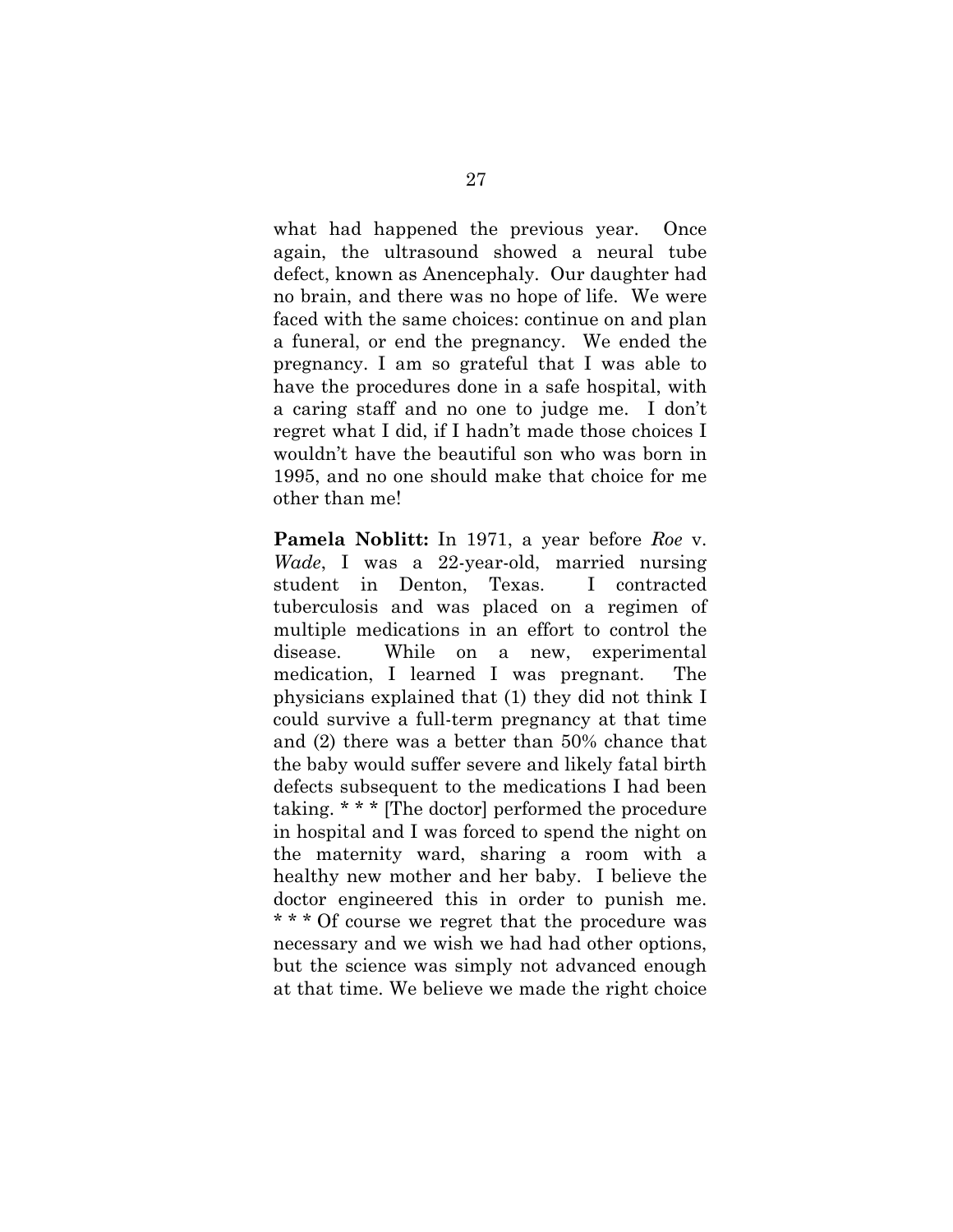for us, and we believe that every woman should have that choice to make.

 Medically unnecessary "health" interventions demean women even further. Such regulations paternalistically strip women of control over their own care; they cannot exercise their own judgment. And they demonstrate a core disrespect for women's time, resources, and energy—all of which these laws freely waste. *See Casey*, 505 U.S. at 878 ("Unnecessary health regulations that have the purpose or effect of presenting a substantial obstacle to a woman seeking an abortion impose an undue burden on the right.").

**Wesley Elianna Smith:** On February 3, 2015, I had an abortion. Almost five years ago, after three first-trimester miscarriages, I was diagnosed with thrombophilia, MTHFR Factor V Leiden. It's a genetic mutation that causes blood clots and miscarriages, among other complications. As a result I was prescribed Heparin injections, twice a day, in my stomach to sustain both my life and my son's during my fourth and finally successful pregnancy. \* \* \* Because of my condition, carrying another child to term is entirely out of the question.

\* \* \* Did I know without a shadow of doubt that this pregnancy would result in my death or disability? Yes. I couldn't play with my son, let alone take care of him on my own. I could barely get dressed for work, let alone give it my all 45 hours a week. Debilitating fatigue, chronic pain, continual high blood pressure, headaches, and nausea zapped my strength and my body began to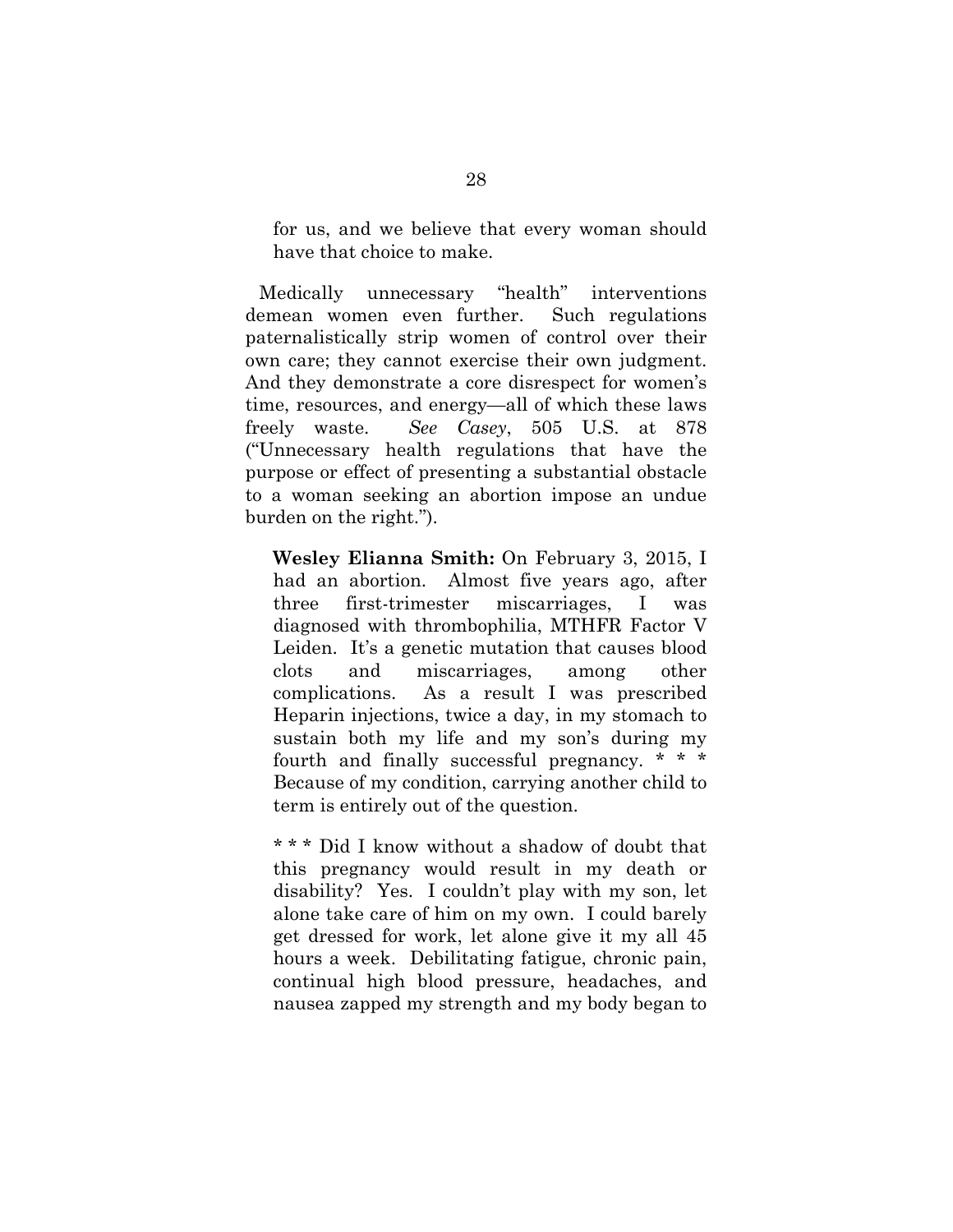feel like it was quite literally failing me. I was dying. I say that not to be melodramatic. I say that because that is the only way to describe how it felt.

So I made my choice. I called the clinic and went through the state of Louisiana's mandatory "counseling." I read the detailed explanation of all the possible, if extremely improbable, complications that could arise from an abortion. I should note that when the surgeon was going to sever my uterus in two to cut my son out, I received no such documentation. When my son was intubated for his adenoidectomy, I received no such documentation. But for a procedure that carries a less than 0.25% chance of something going wrong when done by a licensed and trained medical professional, the state of Louisiana's "care and consideration" for my being fully "informed" was, frankly, insulting to my intelligence.

I especially did not appreciate the questionnaire that made me verify that I was not being coerced into having this procedure against my will; that I was properly counseled on the alternatives; that I had been described the development of the fetus inside me by the ultrasound technician; and the final question asking if the father was married (that notably lacked the most obvious follow-up question: are you married to the him?). I filled that part in. The doctor who performed my procedure was kind, professional, and highly skilled. It was over in a matter of minutes. My blood pressure was 160/94 when I went into the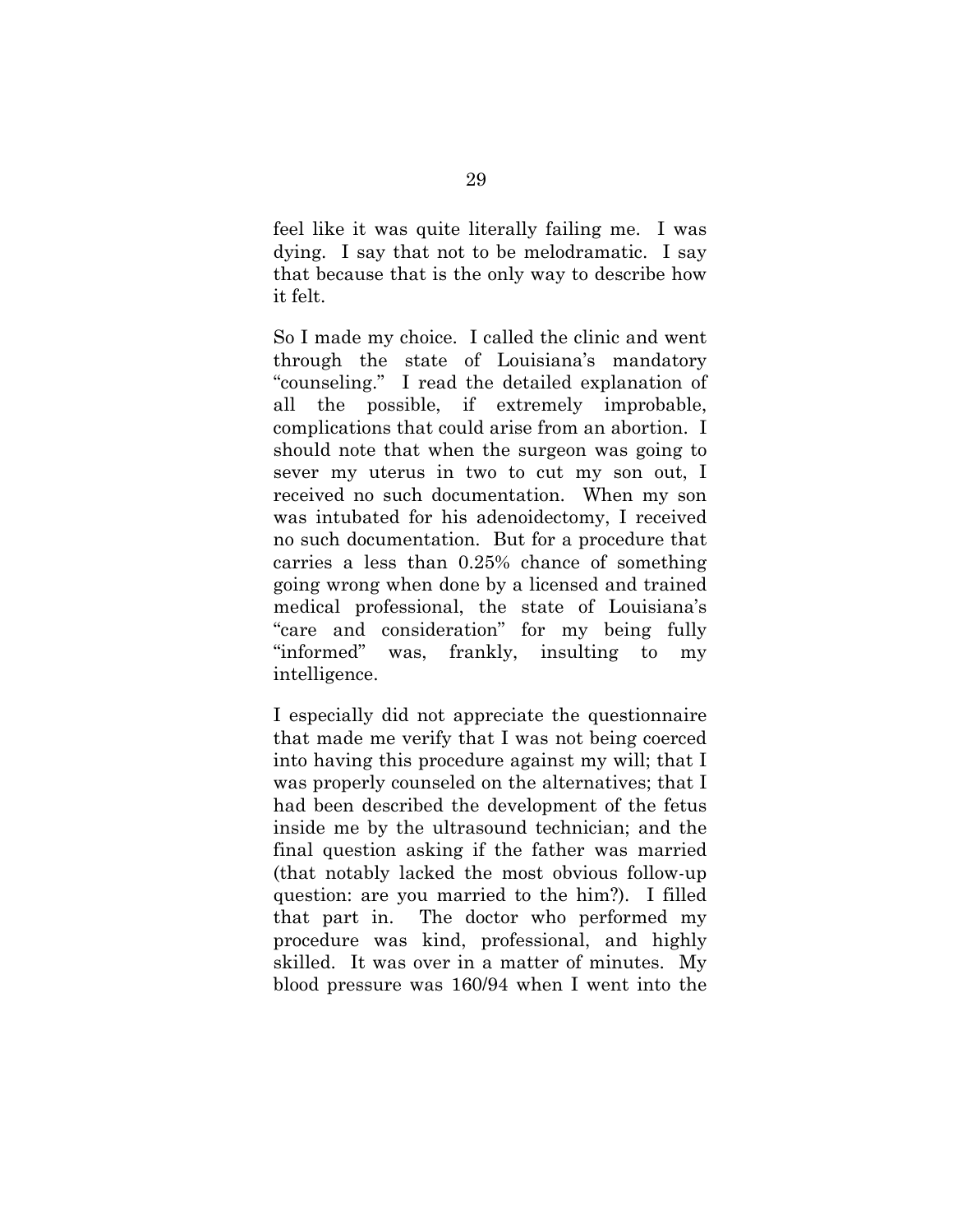clinic that morning. It was 130/83 when I left and 117/75 by dinnertime. I felt alive again. I felt like I was brought to the brink of death and returned to health. I am alive and healthy today because I could terminate the pregnancy that was slowly draining away my life. I am not ashamed of having had an abortion. I endured months of pain and fear to bring our son into this world, and there is nothing that I will not do to make sure that I am alive and healthy to see that wonderful little human being grow up.

**Amanda Ward:** The worst part was the intervaginal ultrasound—it was invasive and humiliating. In Wisconsin, where I live, the doctor must show the patient the ultrasound screen and describe any heartbeat activity. I was at six weeks; the fetus was about one centimeter long. The second-worst part was the protesters outside the clinic. They didn't make me question my choice in the least, but they held very graphic, deceptive signs depicting what appeared to be full-term babies, their skin burnt and their bodies disfigured. \* \* \* I felt an immense relief as soon as I left the clinic.

**Maryam Janani:** I was fortunate to attend Harvard for college where I majored in neurobiology, but my passion lay in ensuring that others had the same opportunities as me. So after college, I left for rural Kenya where I worked on health and education programs for a couple years. \* \* \* I was dating a guy—both of us came from the U.S. to work on programs we believed in—and the condom broke.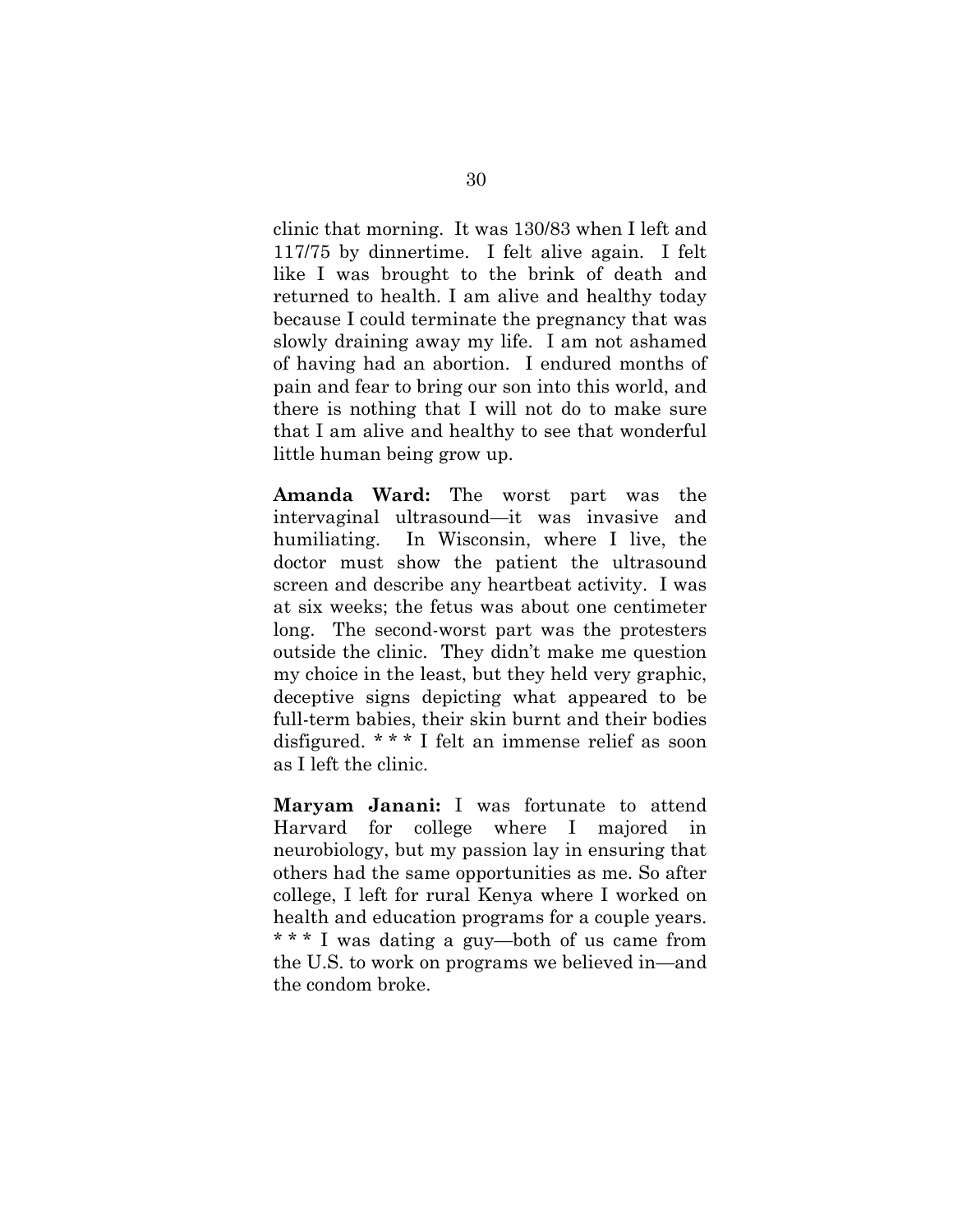\* \* \* Unfortunately, the closest pharmacy with pregnancy tests was hours away in the nearby city. A friend was thankfully traveling back and brought the tests to me. \* \* \* The test came out positive, and I was in shock. \* \* \* I took a morning-after pill [that did not work]. \* \* \* I hid the news from the people around me for two weeks in this small rural town where everyone knew everything. People just thought I was sick. I called Planned Parenthood back in the U.S. when I could, late at night in Kenya in my bedroom, hoping that others would not hear me. I tried to get as much information as possible, tried to understand my options, and scheduled an appointment.

I flew back to the U.S. on my pre-scheduled departure day from Kenya. It was a long, crushing flight. But I was able to take a flight and get away from a place that restricted my rights, leave Kenya where abortion was illegal. I'm one of the lucky ones.

I chose to have a medical abortion, but I could only get it up to seven weeks in Texas and was arriving just under that deadline. So during my layover in London, I fulfilled Texas's ridiculous requirement for a 24-hour waiting period with mandated counseling including information designed to discourage abortion. Fortunately, the provider could chat with me on the phone. (I missed the really restrictive regulations that came after my abortion). So I sat in the London airport in a corner and listened to the doctor read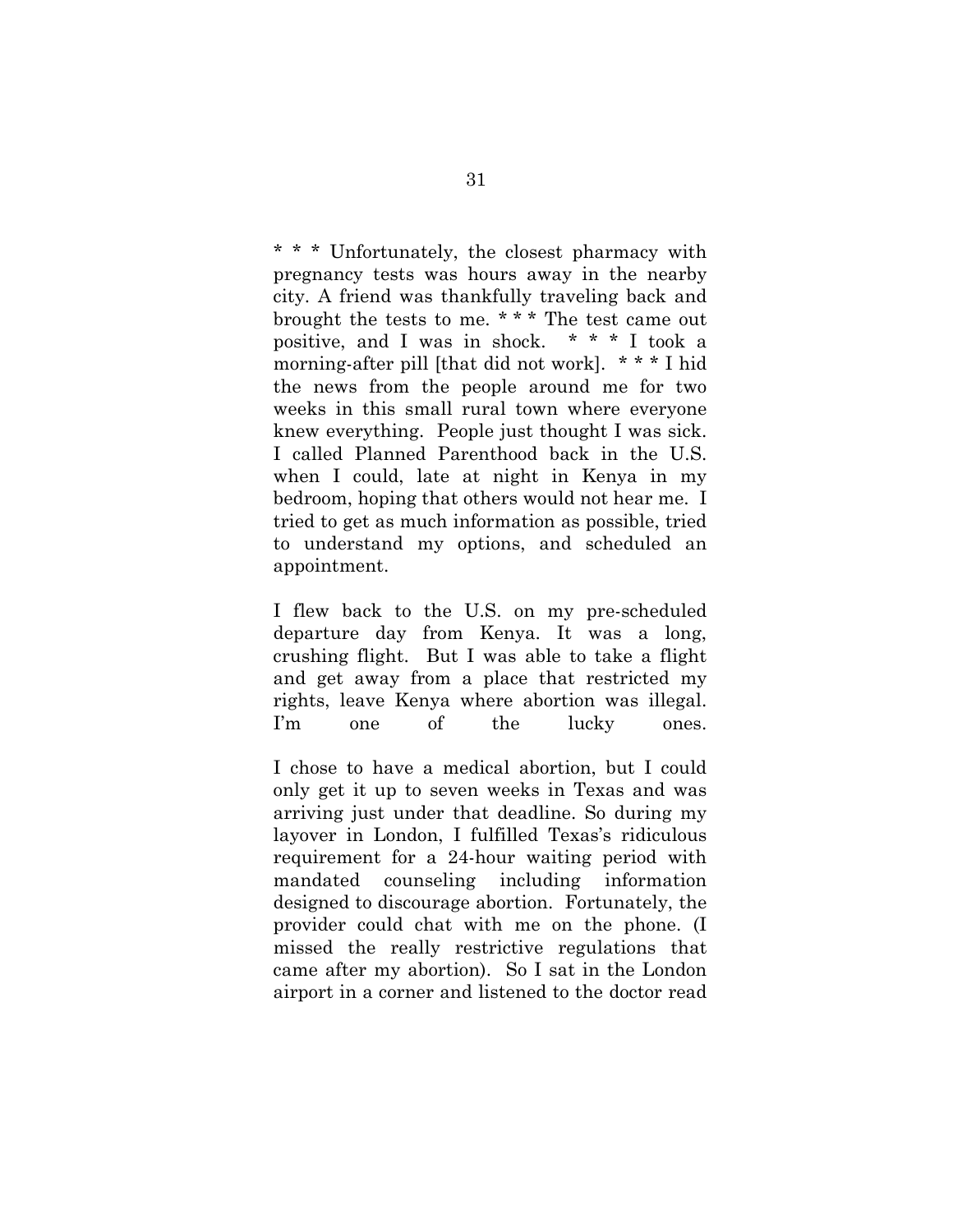me her state-mandated script. Hearing her tell me my likelihood of breast cancer if I went ahead with the abortion (even though those studies have their clear methodological fault), and hearing about the risks from having an abortion (even though it's an incredibly safe procedure), because of a 24-hour waiting period that did not respect that I am a woman who already had thought through this long enough.